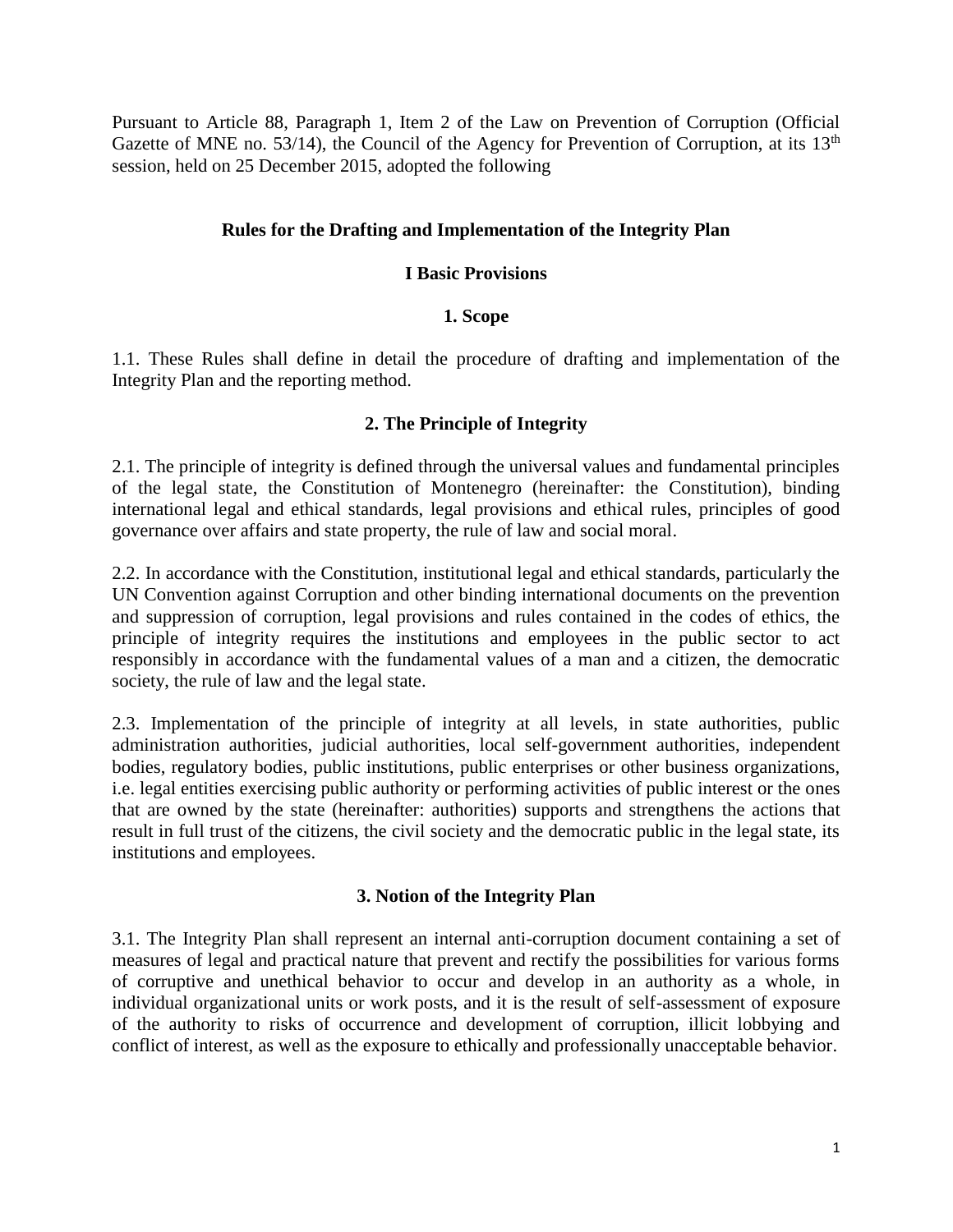#### **4. Purpose of the Integrity Plan**

4.1. Through the comprehensive and proactive approach, systematic assessment of exposure to risks, adoption and implementation of adequate measures, the Integrity Plan enables public officials and employees in different authorities to accept and exercise full responsibility for their integrity, in a controlled manner, in order to additionally improve and strengthen measures for more efficient prevention and suppression of corruption, other illicit and unethical behavior.

4.2. Based on the common approach and knowledge management, exchange of experience and best practice, through the integrity plan the authorities develop procedures to strengthen capacities, efficiency and resilience to possible occurrence and development of corruption, and other illicit or unethical behavior.

4.3. With the implementation of the integrity plan, public officials and employees in the authorities strengthen their legal, professional and ethical capacities, in order not to affect their own reputation or the reputation of the authority in the exercise of their tasks, not to question their impartiality at work, and to remove any suspicion of the possibility of occurrence and development of corruption, other forms of illicit or unethical behavior.

#### **5. Implementation of the principle of transparency, right to access to information and data protection**

5.1. With the implementation of the integrity plan in order to strengthen full trust of the citizens, civil society and the democratic public, the authorities implement the principle of transparency at the same time, respecting the right to access to information, while ensuring the due observance of privacy and other personal rights of individuals and other data, which are subject to protection based on the law or other regulation.

#### **6. Definition of terms**

6.1. Risk represents an established probability of occurrence and effect/consequences of corruption, other illicit or unethical behavior, based on a reasonable conviction and to a reasonable degree of predictability.

6.2. The assessment of exposure of certain work posts to occurrence and development of corruption, other illicit or unethical behavior represents a systematic and documented manner of establishment of risk of corruption, other illicit or unethical behavior.

6.3. Risk management represents identification, assessment, ranking, removal or controlled monitoring of risk through efficient measures contained in the integrity plan.

6.4. Measures contained in the integrity plan represent selected measures, based on the ranking of various risks that help remove the risk.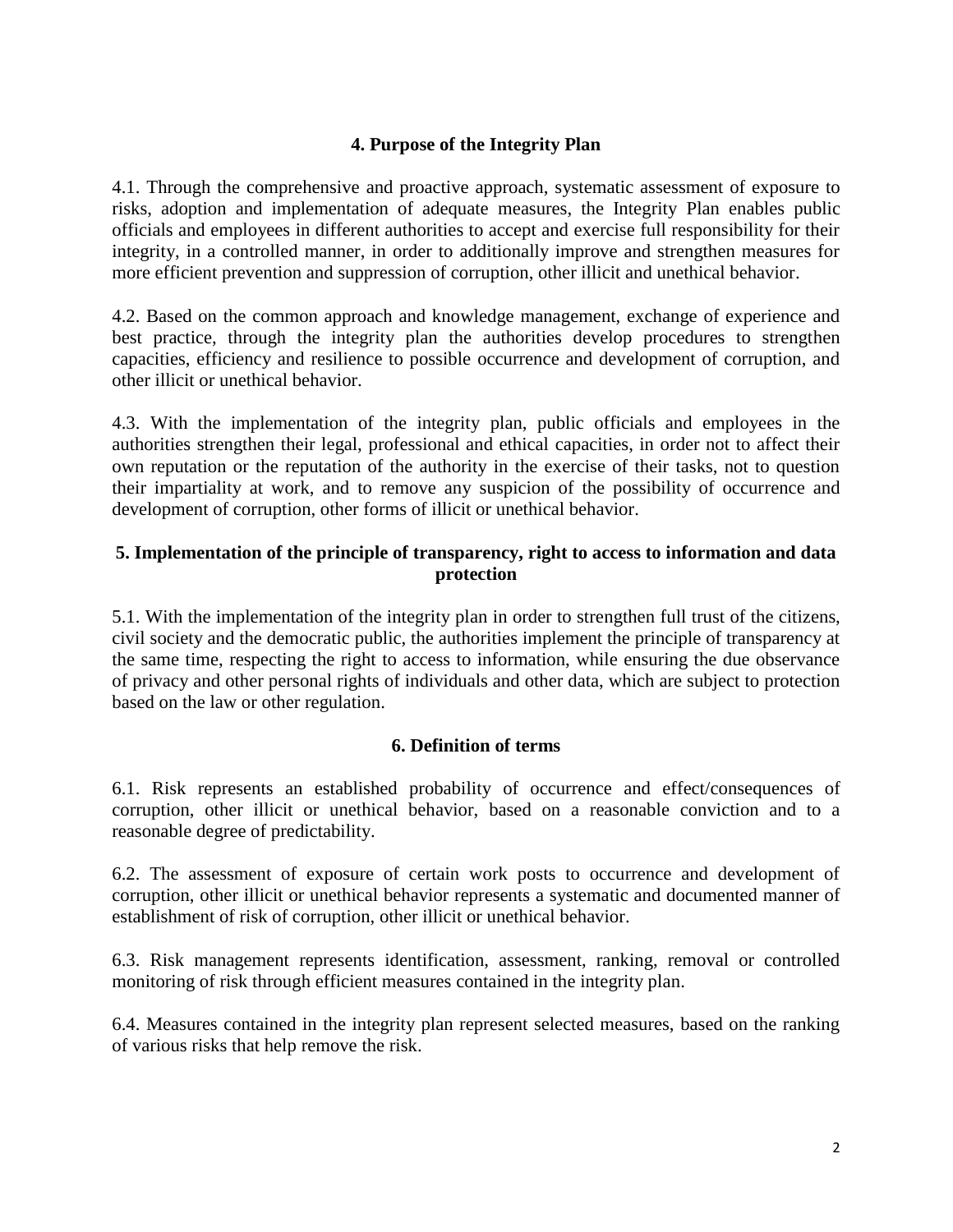6.5. Risk inventory represents an integral part of the Integrity Plan Form and is used to register data on the most important risks, classified into individual risk areas.

## **II. Development of the Integrity Plan**

#### **7. Initial activities for development of the integrity plan**

7.1. Development of the integrity plan involves the obligation of the head or the responsible person in the authority to designate the manager and members of the working group for development of the integrity plan, while specifying at the same time the following:

- Tasks and activities of the working group;
- Source of necessary funds;
- Time of commencement and end of work on the development and implementation of the integrity plan;
- Forms of cooperation with the control entities, especially the internal financial control or internal audit regarding risk of corruption, other illicit or unethical behavior, as well as
- Forms of control over the work and results of development and implementation of the integrity plan.

7.2. The head or the responsible person in the authority shall inform all employees, in a joint meeting or in some other suitable manner, about commencement of development and the goal of the integrity plan, necessary support to their work and the obligation of each and every employee to assist and actively participate with the manager and the members of the working group.

7.3. Manager of the working group shall inform the employees, in a joint meeting or in some other suitable manner, about the planned activities in the development of the integrity plan and invite them to submit proposals for the development of the integrity plan (via email, in working meetings, etc.).

#### **8. Management of data and activities**

8.1. Working group shall collect necessary documentation (regulations, plans, internal control and audit reports, analysis of the state of play, records, organograms, systematization and description of jobs and other sources of information about areas, fields and work processes for the development of the integrity plan), based on which it will define a program for the development of the integrity plan, containing the main tasks and goals of the integrity plan.

#### **9. Documenting data about risks and measures**

9.1. In the development of the integrity plan, there will be an initial risk assessment undertaken in terms of the most represented types of risk. Documentation of data regarding identification, assessment and classification of risk, as well as the proposed measures, ensure the transparency and traceability in the process of development of the integrity plan.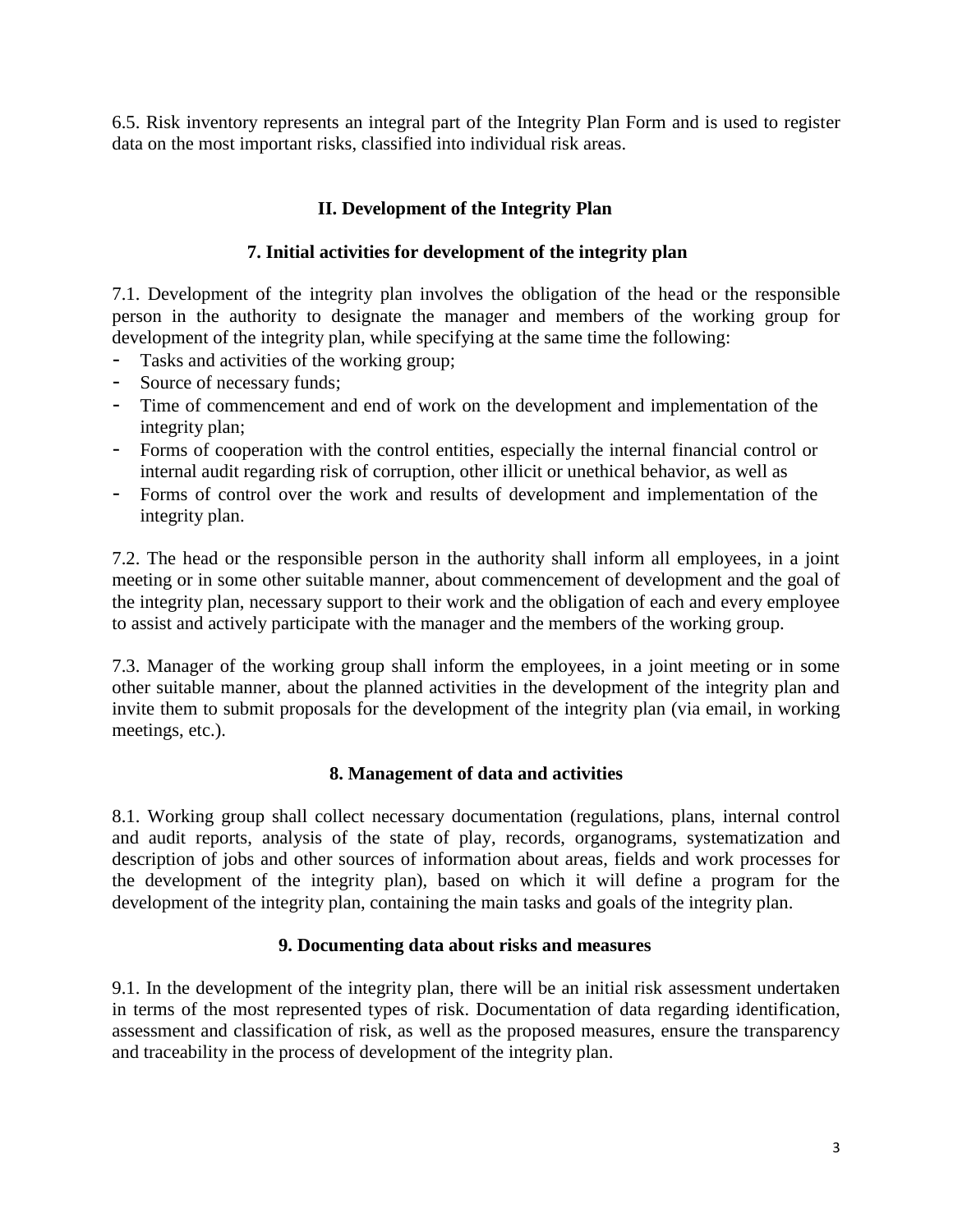9.2. The Integrity Plan Form (Annex 1), which represents an integral part of the integrity plan and is enclosed with these Rules, shall be used for the purpose of documenting data and measures.

9.3. The Integrity Plan Form may be amended. The manner of filling out the Integrity Plan Form is described in detail in the Methodological Guide (Annex 2) that represents an integral part of these Rules.

9.4. Working forms represent internal documentation of the integrity plan on the basis of which the working group develops an inventory/register of important risks and measures of the integrity plan.

9.5. Apart from being used to develop an inventory of important risks and measures, the working forms may also be used for control in the process of development of the integrity plan. Their use for any other purpose is not projected and is not advisable.

#### **10. Initial assessment of the situation**

10.1. Through a comprehensive approach and systematic work, using its expertise, previous experience and knowledge of operations of the authorities, the working group shall first get information and assess general situation and possibilities for occurrence and development of corruption, other forms of illicit or unethical behavior, starting from the structure, organizational environment, human resources, individual and overall processes, and similar.

10.2. Initial assessment shall also include the need to connect the integrity plan with the system of internal control, audit and other systemic tools in the authority. The integrity plan shall be prepared in the manner that it remains open to those systems and tools, and to fully support and strengthen the resilience to corruption, other forms of illicit or unethical behavior.

#### **11. Selection of specific work posts and tasks for assessment of exposure to risks**

11.1. On the basis of the initial assessment of the situation, the working group identifies in the individual organizational units of the authorities, the systemic risk factors and identifies work posts for assessment of exposure to risk of corruption, other forms of illicit or unethical behavior.

11.2. The working group shall make a comprehensive analysis of results of the initial assessment and on the basis of its beliefs it shall adopt conclusions on which work posts and which tasks will be subject to detailed analysis and risk assessment, because the general assessment of internal and external factors showed that they are exposed to occurrence and development of corruption, other forms of illicit or unethical behavior, such as:

- Possible occurrence and development of unintentional injuries or abuse of certain rules of behavior that are defined in the laws or codes of ethics;
- Incompatible, unclear or obsolete regulations: systemic problems of management of delegated affairs, state property and state interest, human resources, etc., which, due to the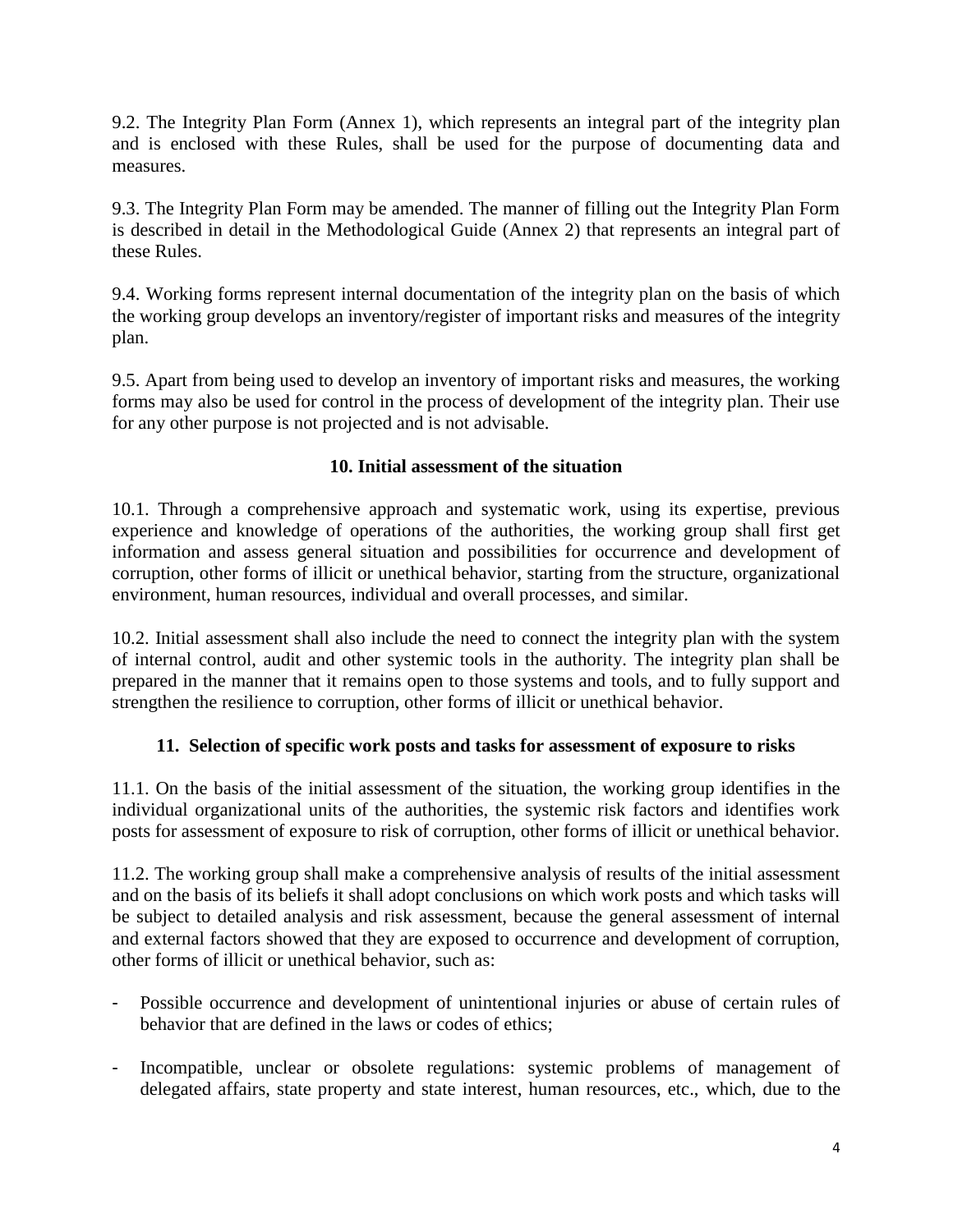negative impact on specific work posts or tasks, represent systemic factors of risk of loss of integrity and loss of trust of the public in the authorities and their employees.

11.3. The working group shall record the results of the analysis in the minutes and the activity report, and shall take them into consideration when assessing exposure of specific work posts to risk of corruption, and other forms of illicit or unethical behavior.

#### **12. Selection of areas where detailed analysis and risk assessment is not necessary in the preparation of the integrity plan**

12.1. Initial assessment of the situation should also identify the areas that are not exposed to risk of corruption, due to which they shall not be subject to detailed analysis and risk assessment in the preparation of the integrity plan.

12.2. Areas, work posts and tasks that are identified as ones where, based on the initial assessment, cooperation with the representatives of the internal control and audit services, it is not necessary to engage in detailed analysis and risk assessment within the integrity plan shall be entered by the working group into the minutes of the initial assessment, with a short explanation.

## **III. Types of risk and their identification**

#### **13. Risk management**

13.1. Risk management is important in order to monitor the profile or type of risk, to make sure that risk management is efficient and to identify when further action is necessary, that is, to timely introduce new measures for risk removal.

13.2. Use of the already obtained knowledge and experience in the integrity plan shall be the basis for risk management.

#### **14. Harmonization of approaches in risk management**

14.1. Risk management within the integrity plan shall be connected and harmonized with risk management in the system of internal financial control and audit in specific work posts and tasks.

14.2. Responsibility of the head, that is, responsible person in the authority for the system of internal control and audit, by rule, includes risk of corruption, abuse and other forms illicit and unethical behavior in the use of budgetary assets.

14.3. Through the integration and harmonization of risk management within the integrity plan, the management and the working group create the best possible conditions for comprehensive overcoming and monitoring of risks in specific work posts and tasks.

#### **15. Risk identification**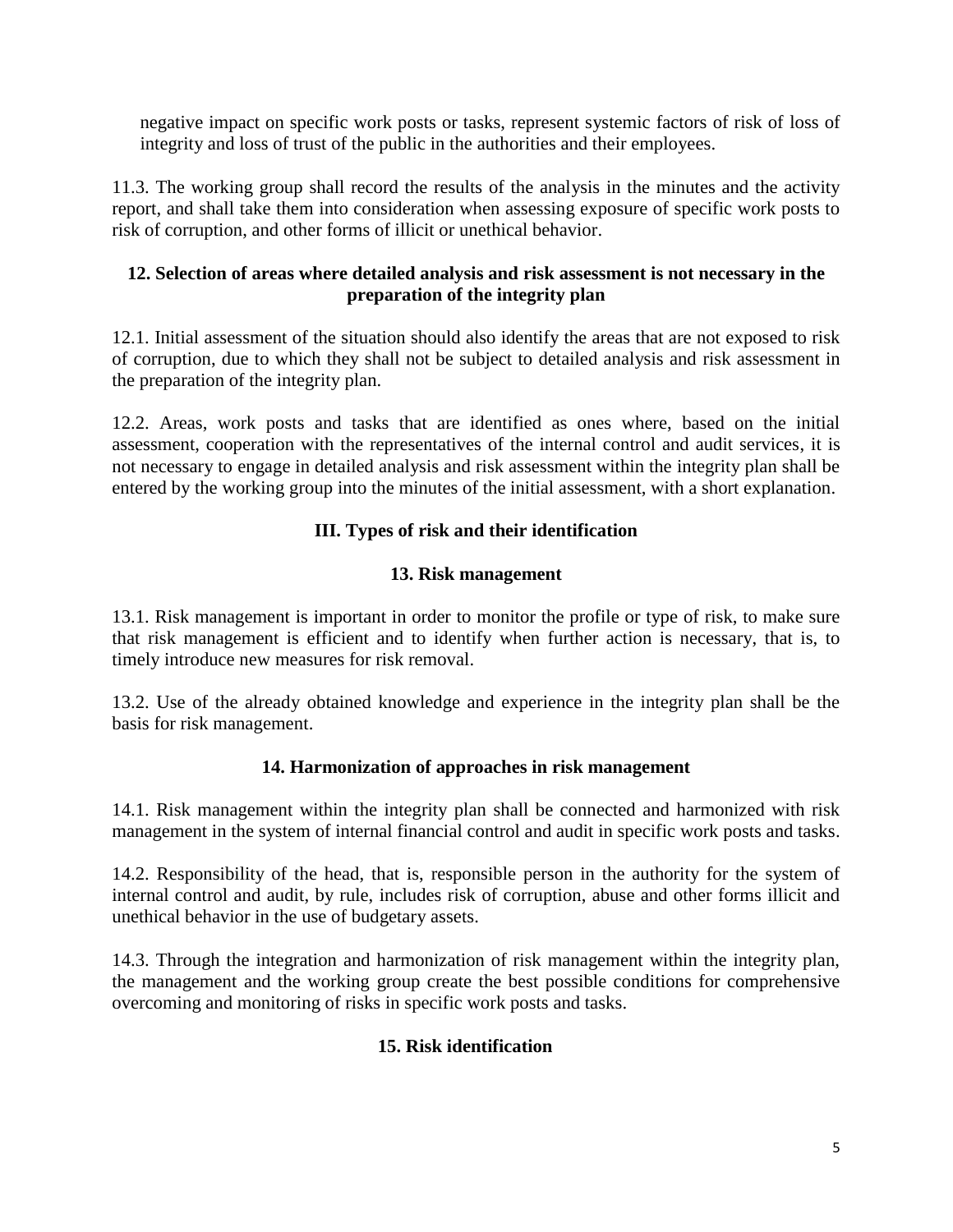15.1. In the development of the integrity plan special attention shall be given to the classification of risks based on their type and importance.

15.2. Based on the knowledge of operation of the authorities and results of the initial assessment, the working group shall select the most effective manner of risk identification, and in doing so it is possible to use one or several methods:

- Preparation of a questionnaire, check lists and survey;
- Continuation of initiated or initiation of new discussions on risk areas;
- Working meetings with the managers and employees in the specific work posts and tasks, joint analysis, using the method of open discussion on all ideas and proposals, etc.;
- Analysis of compatibility of work process in specific work posts or tasks with the regulations and internal acts, professional standards and codes of ethics;
- Analysis of specific work posts and tasks in terms of division of areas, processes and organization of work, integrity of the staff, their attitude towards basic values and persons in various actions, and
- Use of reports and risk inventory, based on the work of the internal control and audit, etc.

15.3. Identification of risk as a separate work process starts with the introductory assessment – inherent risk, followed by the analysis of the existing control measures – control risk, and ending the process with the selection of adequate measures for removal of the remaining risk – residual risk.

#### **16. Inherent risk**

16.1. Every work process entails a certain level of risk that is called the inherent risk (basic risk):

- Use of wide discretion in the adoption of regulations, other general acts or individual decisions contains an objective possibility for occurrence and development of corruption, conflict of interest, prohibited lobbying or other unacceptable influence;
- Use of regulations and other general acts with the so-called general clauses and vague legal notions of a wide meaning objectively represents the possibility for excessively general interpretation, mistake or abuse of authority;
- Unpredictability and complexity of situations that are acted upon in specific work posts and tasks objectively represents the possibility for occurrence and development of corruption, other forms of illicit or unethical behavior;
- Inadequate behavior towards citizens in the process of exercising legal authority objectively represents the possibility for loss of public reputation and integrity of the authorities and their staff;
- Ungrounded expectations of natural or legal entities in official proceedings, which objectively represent the risk factor for illicit influence on officers, etc.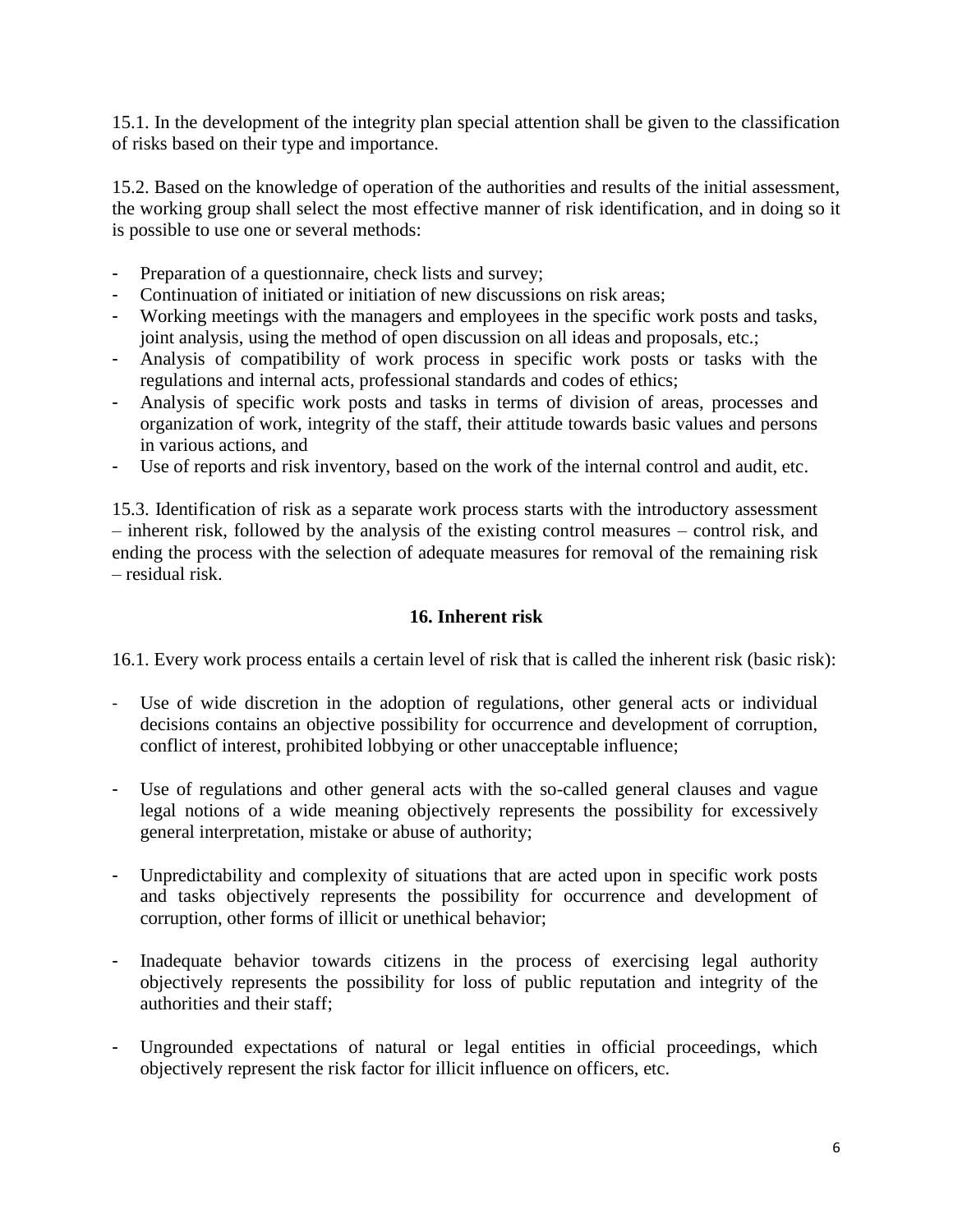## **17. Control risk**

17.1. By rule, every work process is subject to certain control measures, and predictable level of inefficiency of those measures in overcoming inherent risks indicates the existence and level of control risk.

17.2. The efficiency of control in overcoming inherent risks of corruption, conflict of interest, prohibited lobbying, unacceptable presents, attempted bribery and similar influence, illicit or unethical intentions is assessed through the identification of control risks:

- In the course of adoption of regulations and other general acts;
- In the execution of certain tasks in specific work posts;
- In solving unpredictable and complex situations;
- In actions taken by the officers with natural and legal entities in various types of procedures, etc.

#### **18. Residual risk**

18.1. Residual risk is the result of identification and comparison of inherent and control risks, taking into consideration their interdependence and inseparability, as well as other influence, such as the results of initial assessment of the situation regarding external and internal (systemic) risk factors.

18.2. With the identification of the residual risk the process of risk identification ends, and the results of this process represent also the basis for the final assessment and classification of risk.

#### **IV. Classification of risk in the integrity plan**

#### **19. Risk assessment and classification**

19.1. Assessment of residual risk should establish the probability of occurrence and consequences of corruption, and other forms of illicit or unethical behavior.

19.2. Classification of risk involves the cross section between the consequence and probability of risk according to the "temperature map", contained in the integrity plan, which is enclosed as an annex and represents an integral part of these Rules (Annex 3).

19.3. Classification of risk allows for assessment of significant and minor risks, and based on that the working group can define adequate measures of the integrity plan.

19.4. In risk assessment and classification it is necessary to take into consideration the interdependence of the identified risks and other factors, e.g. results of initial assessment of the situation regarding external and internal (systemic) risk factors.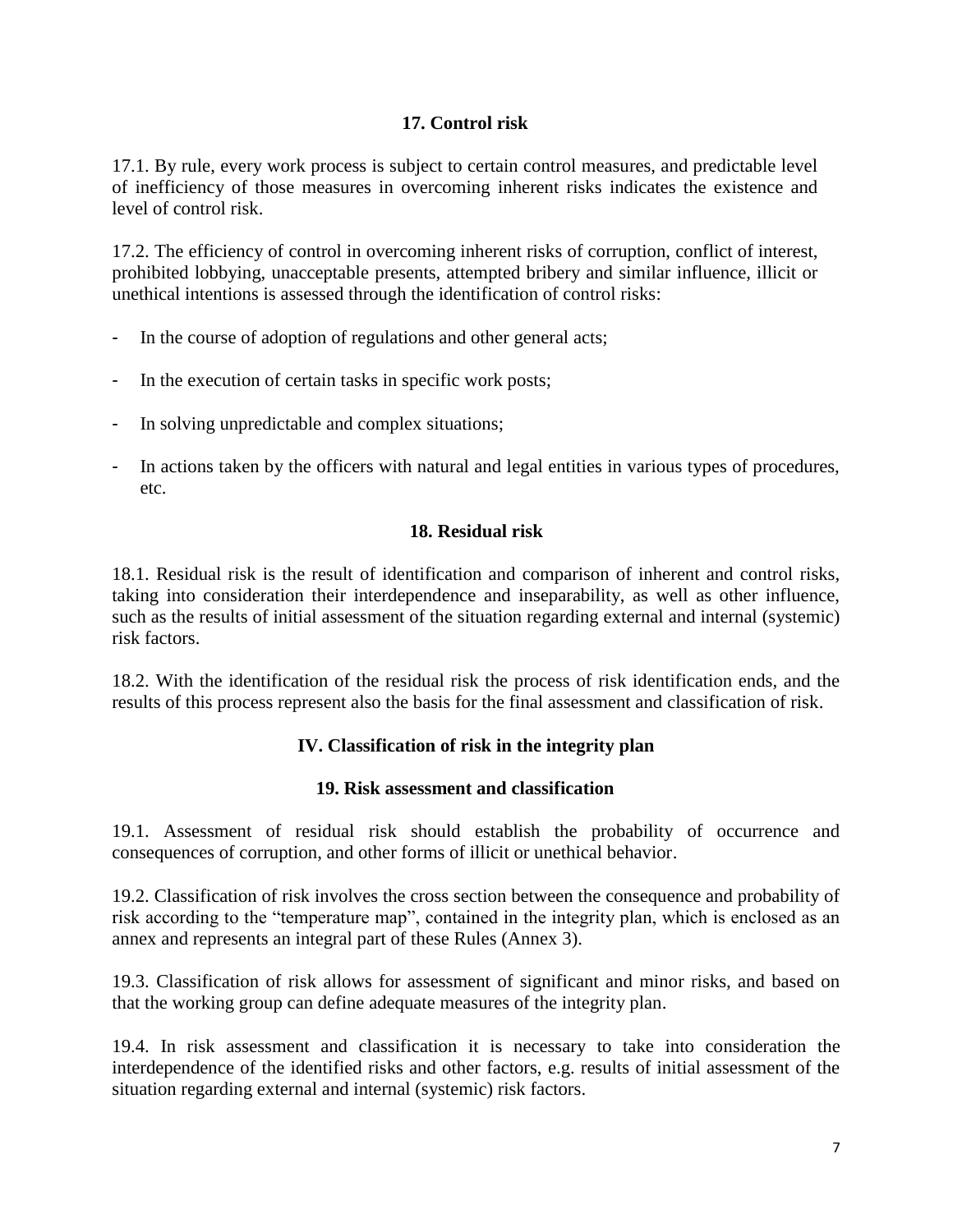19.5. It must be emphasized that the use of "temperature map" is not a mere recalculation and classification of risk. This process has a deeper psychological and educational importance in strengthening the internal moral and feeling of responsibility for integrity.

#### **20. Selection of measures**

20.1. Based on the results of identification, assessment and classification of risk, the working group selects adequate measures, defined by the law or bylaw

- Strengthening transparency of work
- Proactive publication of information in webpages
- Regular submission of information of public interest based on requests for access to information submitted by natural and legal persons
- Transparency of decision-making
- Transparency in the process of use of budgetary funds
- Supervision over lobbying and other non-public influence
- Control of use of discretion by the employees
- Supervision over external impact on the work of employees
- Control of reports of corruption and other irregularities
- Protection of staff reporting corruption, conflict of interest, other forms of illicit or unethical behavior
- Supervision and control of conflict of interest of the staff
- Supervision and control of illicit or unethical behavior of the staff
- Control of implementation of code of ethics of the staff

- Control of observance of provisions related to the obligation to submit reports of income and assets (where applicable)

- Control and recording of receipt of gifts by the employees
- Control of additional work of employees that may cause conflict of interest
- Staff rotation in posts exposed to risk (where applicable)
- Additional training for staff
- Periodical integrity tests for the staff
- Other measures to improve integrity, etc.

#### **21. The Integrity Plan Form**

21.1. The Integrity Plan form is the main document of the integrity plan with the designated columns for entry of data regarding the following:

- Risk areas:
- Work posts exposed to risk, which represent a set of risky work processes;
- Basic risks characteristic of a particular work post or several work posts;
- Existing control measures and their resilience/ efficiency in overcoming risks;
- Remaining, i.e. residual risks;
- Results of assessment of consequence and probability of risk occurrence;
- Predicted measures for risk removal;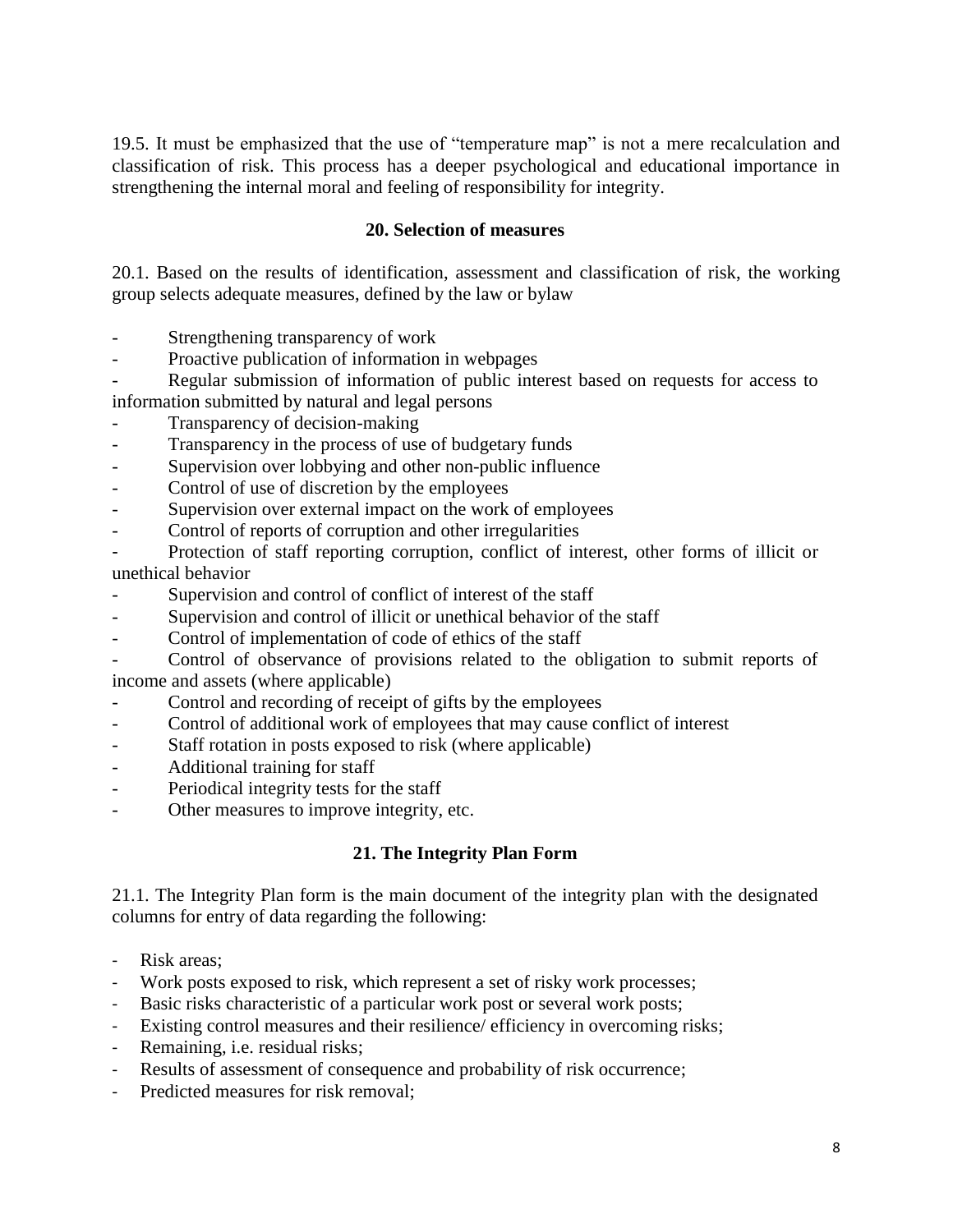Responsible persons for implementation of measures, etc.

### **V. Execution of the Integrity Plan**

### **22. Adoption of the Integrity Plan**

22.1. Manager of the working group for development of the integrity plan shall present to the head, i.e. responsible person in the authority the overview of the report on the development of integrity plan, with the proposal for adoption of the integrity plan, as well as supporting documentation.

22.2. Head, i.e. responsible person in the authority shall look into the documentation of the integrity plan (Annex 4) and sign the decision on adoption and implementation thereof, or requests additional activities and measure from the working group.

22.3. Head, i.e. responsible person in the authority shall inform the employees in an appropriate manner about the adoption of the integrity plan, express support to the adopted measures and emphasize the responsibility for their implementation.

22.4. The decision on adoption of the integrity plan shall be submitted without delay to the Agency for Prevention of Corruption (hereinafter: the Agency).

## **23. Implementation of the Integrity Plan**

23.1. Implementation of the integrity plan includes permanent monitoring, periodical controls of risk and updating of measures for removal, reduction and monitoring of possible risks and consequences of corruption, other illicit or unethical behavior.

#### **24. Person Responsible for Implementation of the Integrity Plan**

24.1. Person, integrity manager appointed and dismissed by the head, i.e. responsible person in the authority, based on a special decision, shall be responsible for implementation of the integrity plan. The integrity manager shall be the same person that was responsible for the development of the integrity plan. The decision on appointment of the integrity manager, with the necessary contact details, shall be submitted to the Agency without delay.

24.2. The integrity manager shall be one of the existing officers with sufficient experience in the operations of the authority, and by rule, one of the members of management. It is recommended to all the authorities, when developing new or amending the existing Rulebooks on systematization of jobs, to add the description of tasks related to preparation, development and implementation of the integrity plans, if possible, to one or several work posts, depending on the size of the authority and the number of its staff.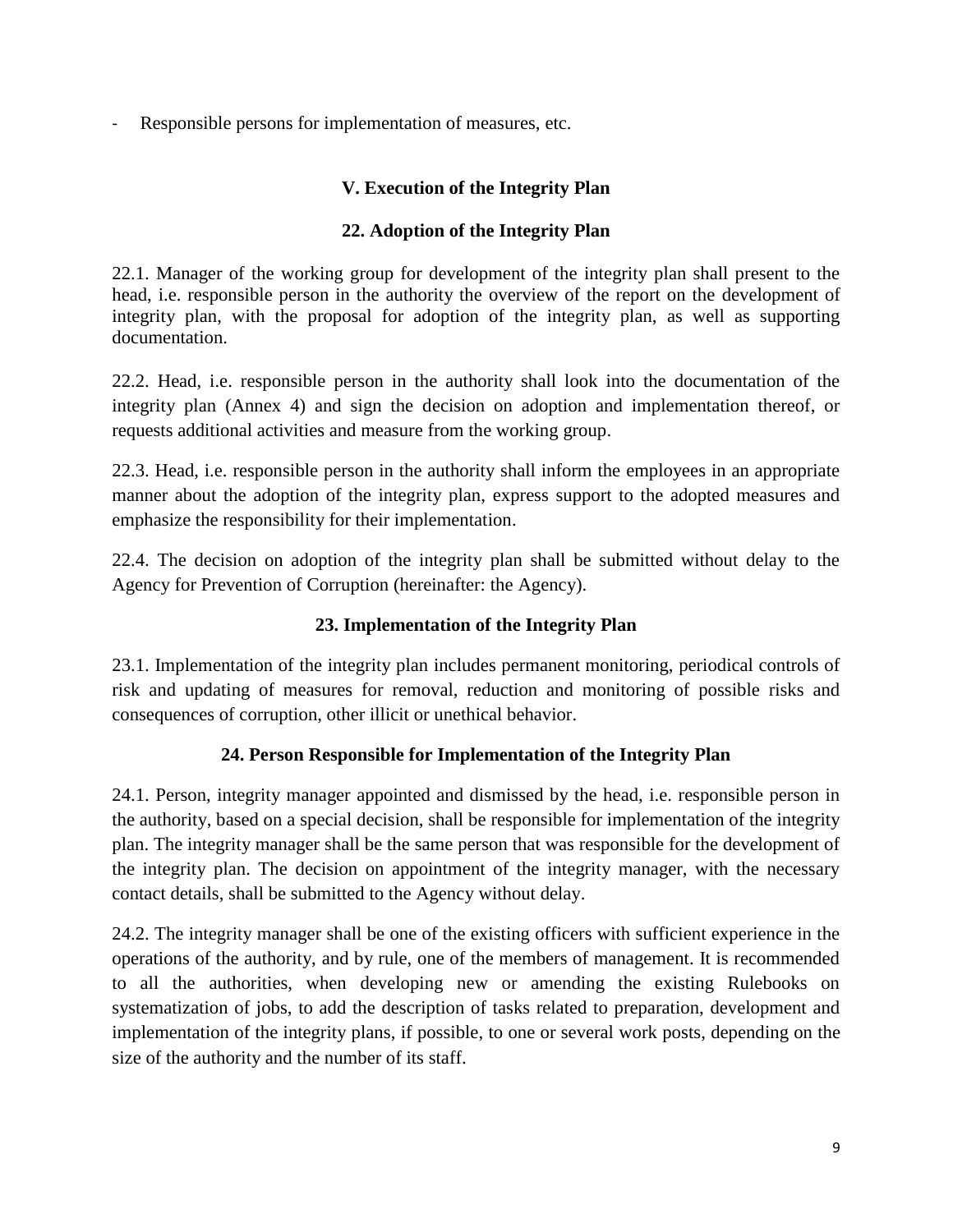24.3. The integrity manager shall be responsible to the head, i.e. responsible person in the authority for continuous monitoring and periodical risk control and updating of measures in the integrity plan, as well as activities related to the implementation of rules contained in the codes of ethics, encouraging integrity and preventing corruption, conflict of interest and other forms of biased behavior of staff in specific work posts.

24.4. All employees are obliged to inform the integrity manager of the situation, phenomenon or action for which they assessed, based on their sound judgment, that it represents the possibility for occurrence or development of corruption, conflict of interest, or other forms of illicit or unethical behavior.

24.5. The integrity manager shall look into the notifications s/he received and take action in accordance with his/ her duties in the implementation of the integrity plan.

24.6. Employees in the authority shall submit to the integrity manager, upon his/her request, the necessary data and information relevant for the implementation of the integrity plan.

24.7. Minimum once a year, at the request of the head, i.e. responsible person in the authority, or based on his/ her own assessment, the integrity manager shall submit a report on the implementation of the integrity plan.

## **25. Annual Report on Implementation of the Integrity Plan**

25.1. The authorities shall submit the report on implementation of the integrity plan to the Agency, in hardcopy and in electronic form, by the 15th of April of the current year for the preceding year.

## **26. Efficiency and Effectiveness of the Integrity Plan**

26.1. The Integrity Plan may be amended, in accordance with the needs, development and interests of the authority.

26.2. Assessment of efficiency and effectiveness of the Integrity Plan shall be performed every second year, taking into consideration the results of implementation of the proposed measures for risk reduction.

26.3. During the assessment, special attention is paid to whether the existing integrity plan has achieved its purpose, i.e. whether in the course of its implementation there was a reduction in intensity or full rectification of the risks identified.

26.4. Assessment of efficiency includes checking whether the risk areas are properly determined and whether risky work posts or work processes are properly identified.

26.5. Following the assessment of efficiency and effectiveness, the measures that proved to be insufficiently efficient in practice are removed, and new measures are introduced, i.e. the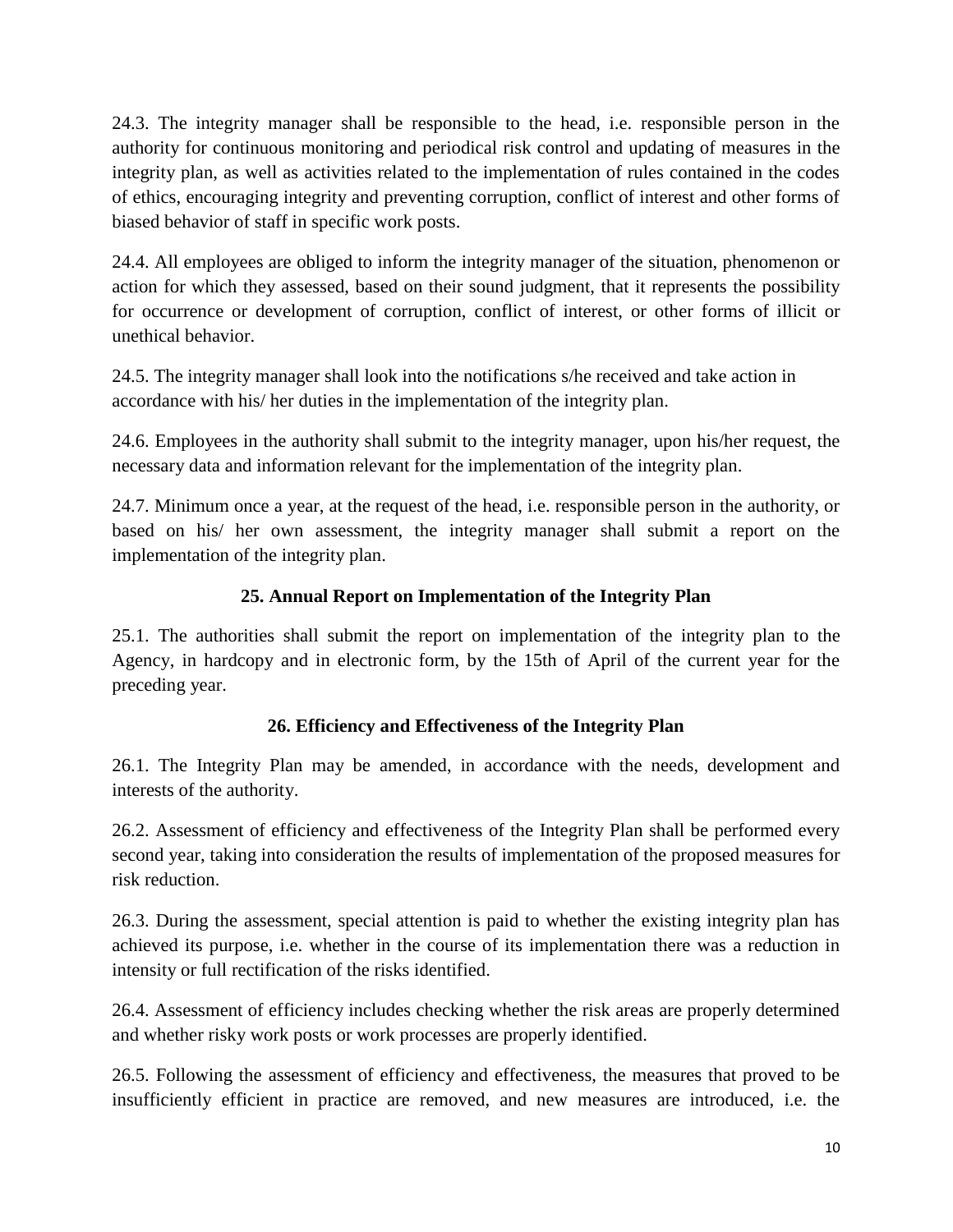existing integrity plan is reviewed, following which the head, or the responsible person in the authority makes a new decision on the adoption of the integrity plan.

### **27. Transitional and Final Provisions**

27.1. The authorities shall adopt integrity plans in line with these Rules within 90 days from the date of implementation of the Law on Prevention of Corruption, and shall submit them to the Agency.

27.2. Detailed manner of recording and submission of the integrity plan and the report on the implementation of the integrity plan in electronic form shall be regulated by a special Instruction.

27.3. These Rules shall come into effect on the date of publishing thereof in the Official Gazette of Montenegro.

**Ref. No.:** 

**Podgorica, 25 December 2015**

PRESIDENT OF THE COUNCIL OF THE AGENCY

Goranka Vučinić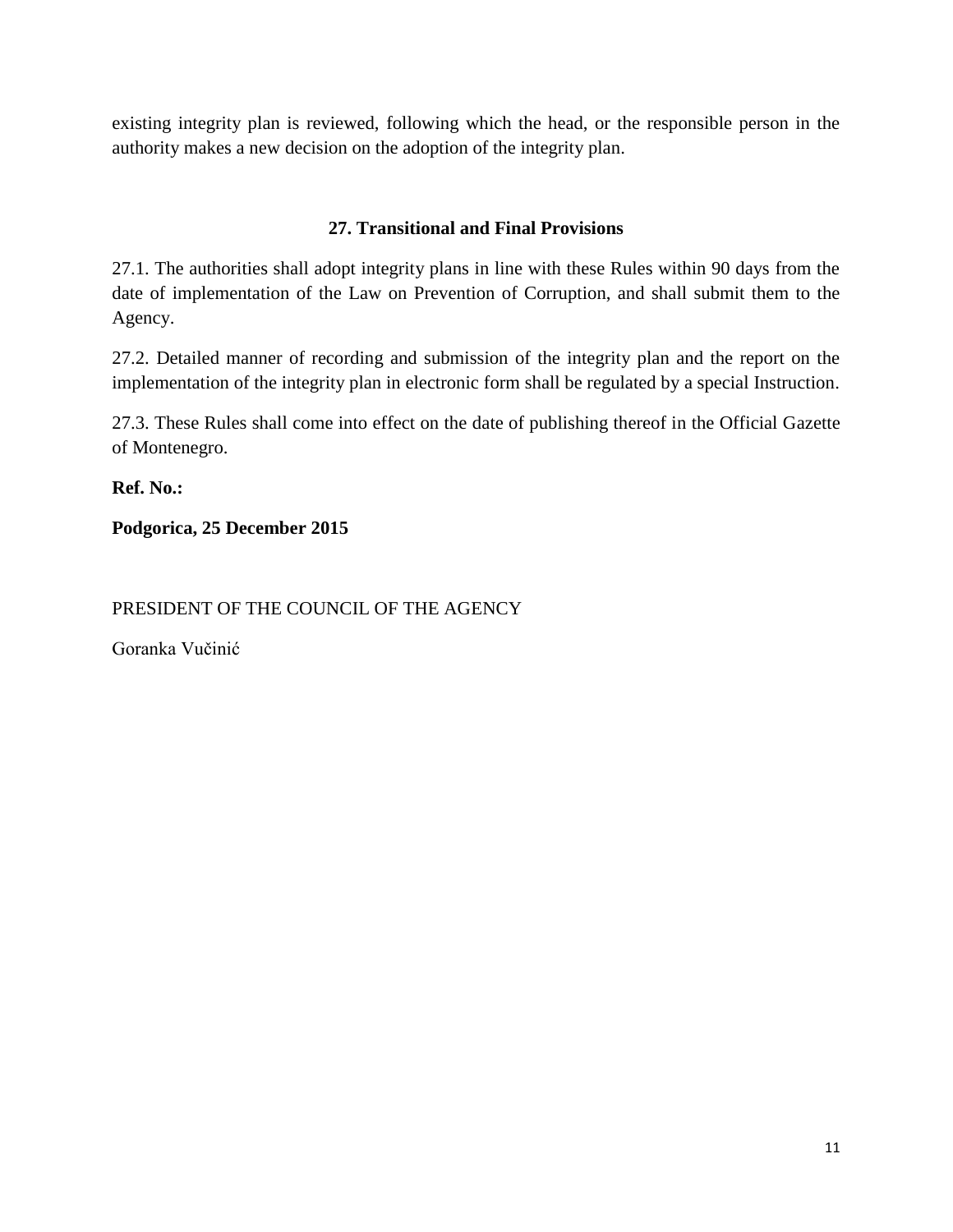## **ANNEX 1**

| <b>RISK INVENTORY</b>                                                |                               |  |                                     | RISK ASSESSMENT AND MEASUREMENT |  | <b>REACTION TO RISK</b>         |                                                                |                              |              | <b>OVERVIEW AND</b><br><b>REPORTING ON RISKS</b> |                                                                               |
|----------------------------------------------------------------------|-------------------------------|--|-------------------------------------|---------------------------------|--|---------------------------------|----------------------------------------------------------------|------------------------------|--------------|--------------------------------------------------|-------------------------------------------------------------------------------|
| <b>Risk area</b>                                                     | <b>Work posts</b> Basic risks |  | <b>Existing control</b><br>measures | <b>Residual risks</b>           |  | Probab. Consequences Assessment | <b>Proposed measures for</b><br>reduction/ eradication of risk | <b>Responsible</b><br>person | Deadline St. |                                                  | <b>Short description</b><br>and assessment of<br>implementation of<br>measure |
| 1. Management                                                        |                               |  |                                     |                                 |  |                                 |                                                                |                              |              |                                                  |                                                                               |
| and governance                                                       |                               |  |                                     |                                 |  |                                 |                                                                |                              |              |                                                  |                                                                               |
|                                                                      |                               |  |                                     |                                 |  |                                 |                                                                |                              |              |                                                  |                                                                               |
| $ 2.$ HR policy,<br>ethical and<br>professional<br>behavior of staff |                               |  |                                     |                                 |  |                                 |                                                                |                              |              |                                                  |                                                                               |
|                                                                      |                               |  |                                     |                                 |  |                                 |                                                                |                              |              |                                                  |                                                                               |
| 3. Financial<br>planning and<br>management                           |                               |  |                                     |                                 |  |                                 |                                                                |                              |              |                                                  |                                                                               |
|                                                                      |                               |  |                                     |                                 |  |                                 |                                                                |                              |              |                                                  |                                                                               |
| 4. Data keeping<br>and security of<br>data and                       |                               |  |                                     |                                 |  |                                 |                                                                |                              |              |                                                  |                                                                               |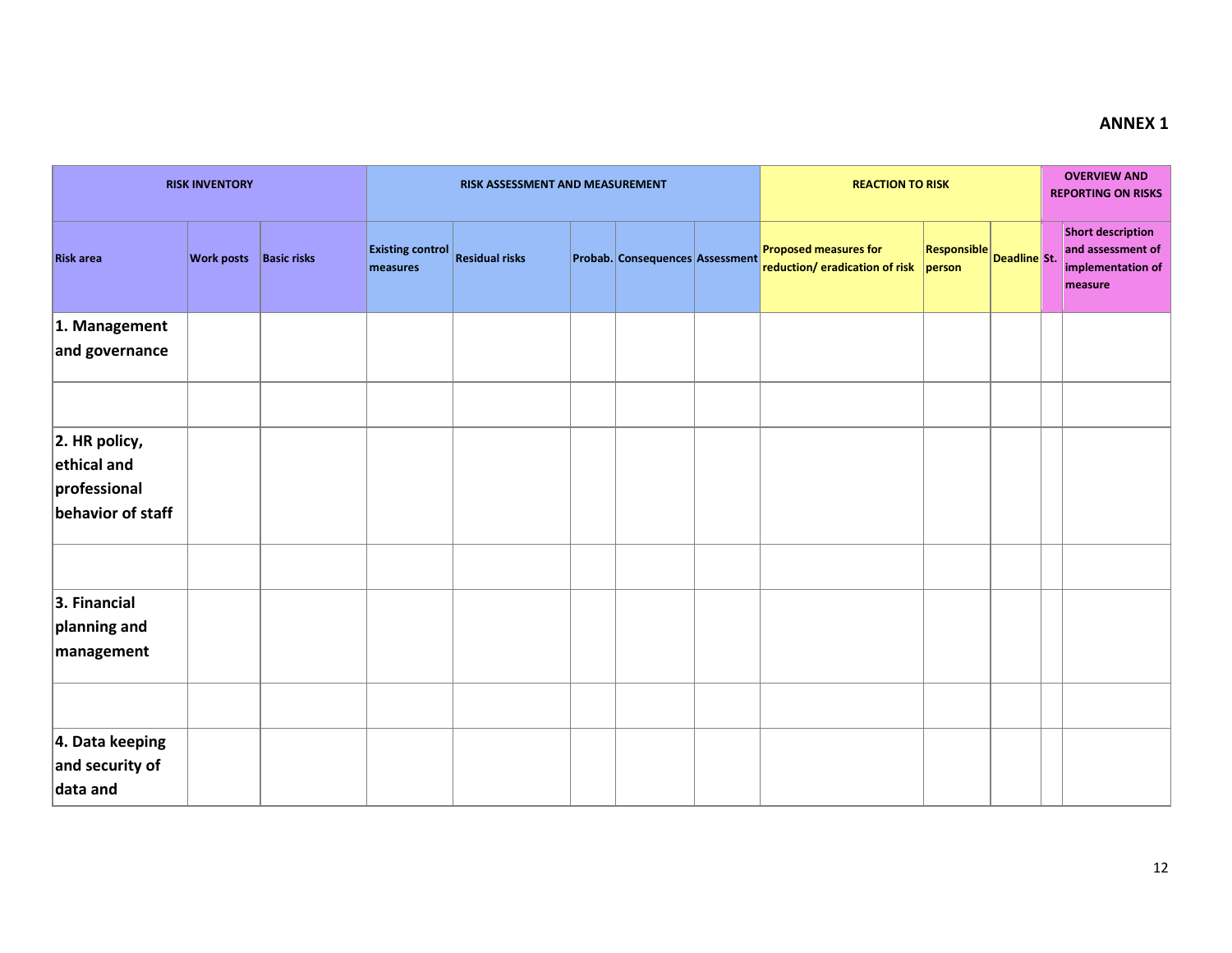| documents                 |                               |  |                                                    |  |  |                                 |  |                                                                       |                             |  |  |                                                                        |
|---------------------------|-------------------------------|--|----------------------------------------------------|--|--|---------------------------------|--|-----------------------------------------------------------------------|-----------------------------|--|--|------------------------------------------------------------------------|
|                           |                               |  |                                                    |  |  |                                 |  |                                                                       |                             |  |  |                                                                        |
|                           |                               |  |                                                    |  |  |                                 |  |                                                                       |                             |  |  |                                                                        |
| <b>Special risk areas</b> |                               |  |                                                    |  |  |                                 |  |                                                                       |                             |  |  |                                                                        |
| <b>Risk area</b>          | <b>Work posts</b> Basic risks |  | <b>Existing control</b> Residual risks<br>measures |  |  | Probab. Consequences Assessment |  | <b>Proposed measures for</b><br>reduction/ eradication of risk person | $R$ esponsible Deadline St. |  |  | Short description<br>and assessment of<br>implementation of<br>measure |
| 5.                        |                               |  |                                                    |  |  |                                 |  |                                                                       |                             |  |  |                                                                        |
|                           |                               |  |                                                    |  |  |                                 |  |                                                                       |                             |  |  |                                                                        |
| 6.                        |                               |  |                                                    |  |  |                                 |  |                                                                       |                             |  |  |                                                                        |
|                           |                               |  |                                                    |  |  |                                 |  |                                                                       |                             |  |  |                                                                        |
| 7.                        |                               |  |                                                    |  |  |                                 |  |                                                                       |                             |  |  |                                                                        |
|                           |                               |  |                                                    |  |  |                                 |  |                                                                       |                             |  |  |                                                                        |
|                           |                               |  |                                                    |  |  |                                 |  |                                                                       |                             |  |  |                                                                        |
|                           |                               |  |                                                    |  |  |                                 |  |                                                                       |                             |  |  |                                                                        |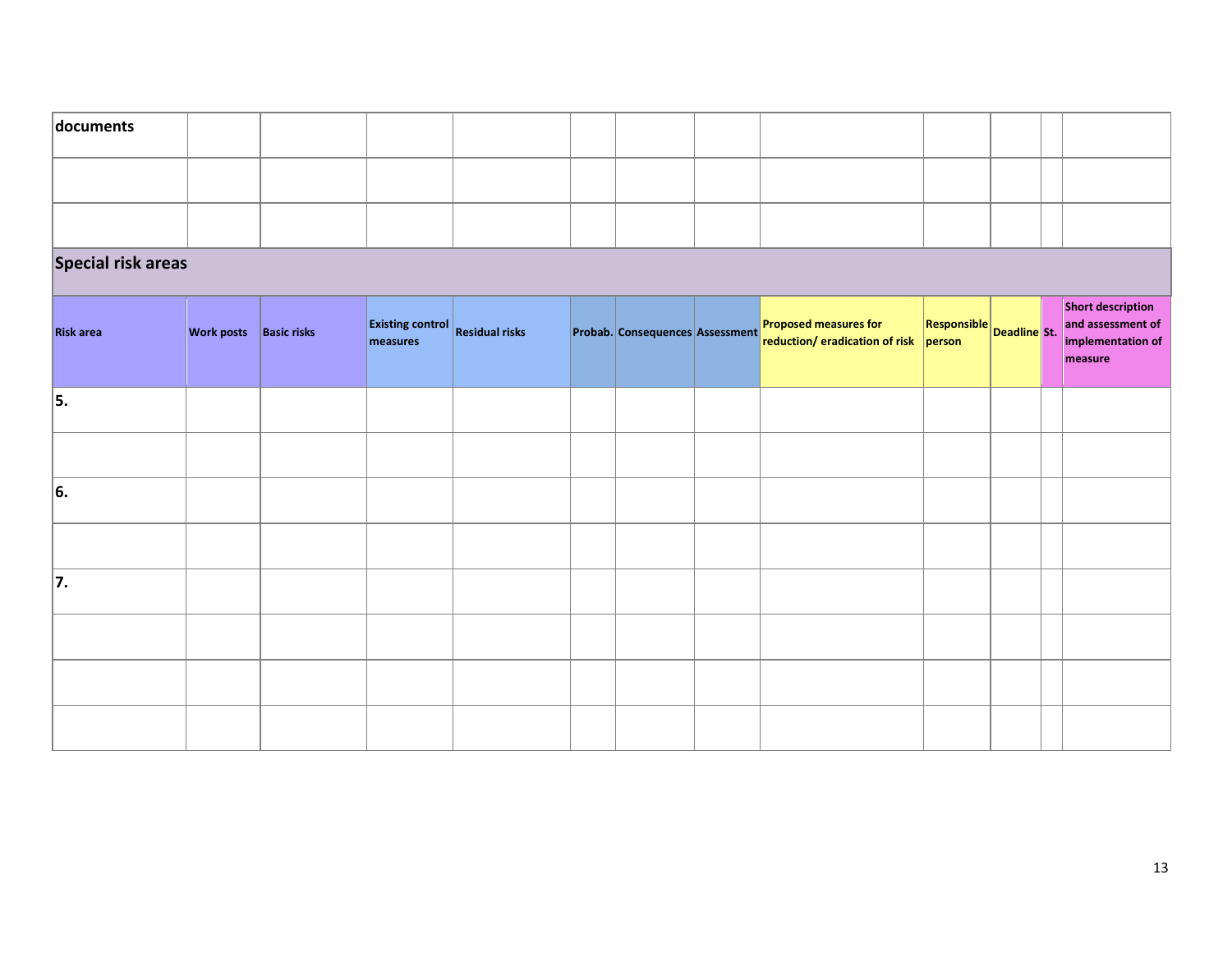#### **METHODOLOGICAL GUIDELINES FOR FILLING OUT OF THE INTEGRITY PLAN FORM**

**1.** This Instruction shall prescribe the content and manner of filling out the Integrity Plan Form.

**2.** The Integrity Plan Form represents the main document containing the following data:

- *Risk areas*
- *- Work posts*
- *- Basic risks (inherent)*
- *- Existing control measures*
- *- Residual risks*
- *- Probability*
- *- Consequence*
- *- Assessment of risk intensity*
- *- Proposed measures for reduction/eradication of risk*
- *- Responsible person*
- *- Deadline*
- *- Risk status*
- *- Short description and assessment of implementation of measure*

*3. Risk areas* refer to the most important responsibilities of the authority or organizational units, which are assessed as risk with regard to the business processes implemented in them. The Integrity Plan Form of all the authorities shall contain the four general risk areas.

**3.1.** General risk areas are the following:

- *Management and governance* (primarily referring to risks that may arise at the level of senior, medium and lower management in the process of application and implementation of the decision-making procedures, adoption of general and individual acts, delegation of authority, use of discretionary powers, implementation of supervisory and control mechanisms, creation of policies in the area of development and management, etc.)

- *HR policy, ethical and professional behavior of staff* (refers to risks related to the process of recruitment planning, implementation of the recruitment procedure, reporting and control over the work of employees, conflict of interest in the performance of tasks, prohibition of receipt of presents, possible abuses of office, negligent performance of duty, protection of employees reporting corruption or other irregularities (whistleblowers), processing of reports of corruption and applications on other irregularities, external influence on the work of employees, etc.)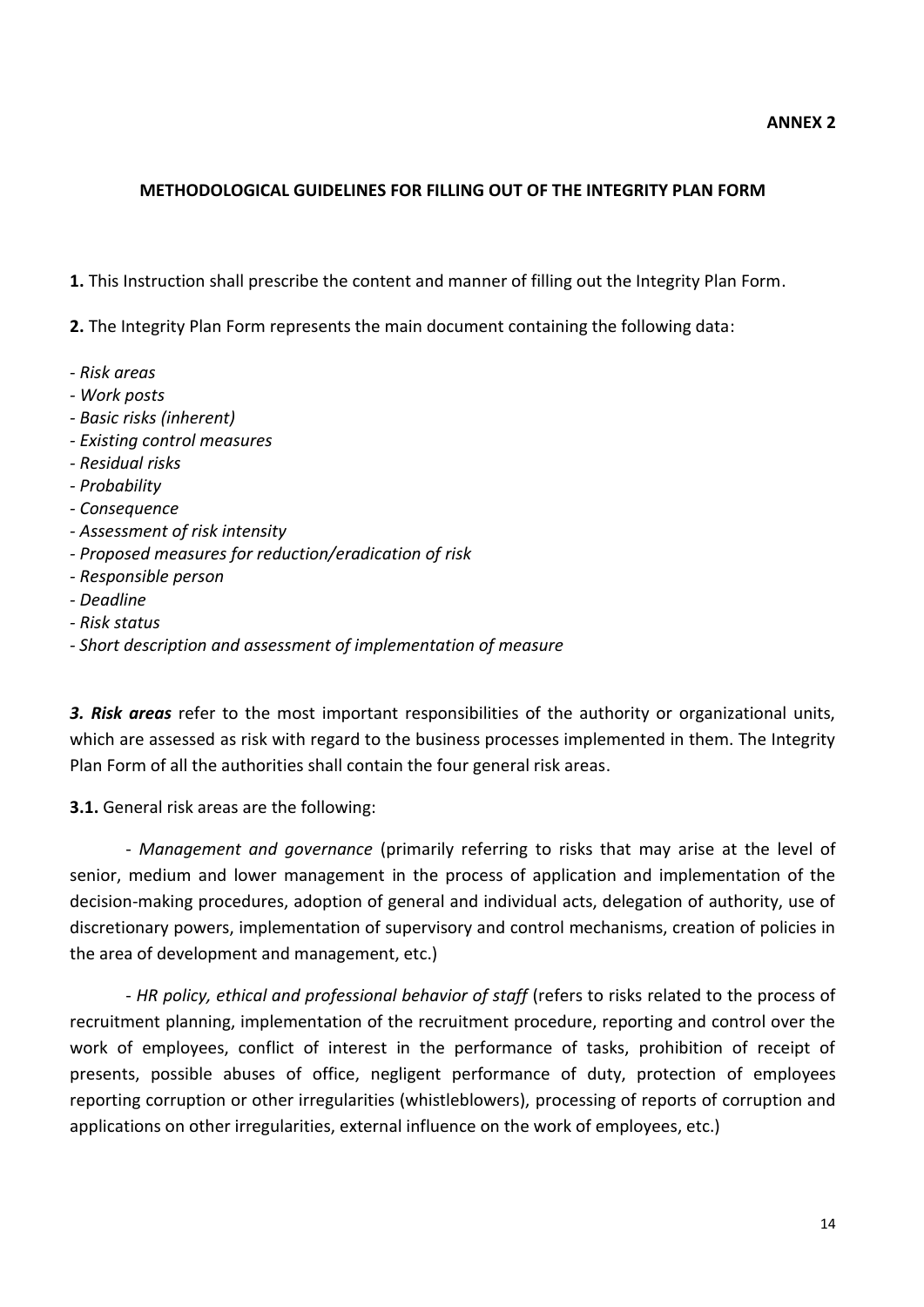- *Financial planning and management* (includes risks related to the budget planning process, public procurement planning, implementation of public procurement, drafting and signing of contracts, monitoring of enforcement of contracts, financial reporting, financial management and control, budget execution, etc.).

- *Manner of keeping and security of data and documentation* (refers to the risks that may exist in the process of physical security of documentation, control of access to business premises and documentation, adequate measures of supervision, IT security, records and control of access to IT systems, keeping data in digital form, etc.)

**3.2.** These areas represent the General Risk Areas, and each authority may select two or more special risk areas related to the most important responsibilities of the authority. Special risk areas usually overlap with the responsibilities of the key organizational units in the authorities and that is how they are identified.

*4. Work posts* represent a set of assessed work posts in a specific risk area that are identified as risky based on the description of job and tasks in the systematization of work posts and their implementation in practice.

*5. Basic risks (inherent)* are the basic types of risk related to the specific work post or several work posts and are contained in the work process itself. Basic risks can be risks of corruption and other risks that harm the integrity of the authority.

*6. Existing control measures* represent the already established control mechanisms related to specific work posts or work processes performed in those work posts, and can be legal (laws, rulebooks, internal acts), and practical (periodical internal and external control, staff rotation, integrity tests in practice).

*7. Residual (remaining risks)* are risks that are not covered with the existing control measures or where the control measures do not give adequate results, and in practice, they represent the description of or concrete basic risks (e.g. if the basic risk is conflict of interest, then the residual risk could be conflict of interest in the recruitment procedure, public procurement, adoption of first instance decisions, etc.). These risks are assessed and then concrete measures are proposed to tackle them.

*8. Assessment of risk intensity* represents the assessment of **"probability"** of occurrence of risk in a specific time period and the **"consequence"** that the risk causes for the work of the institution, and it is marked with a certain number obtained by multiplying values defined for the probability and the consequence. The consequence may be illicit work, financial damage, loss of expected revenues, as well as other forms of non-material damage, such as loss of trust of the public in the work of the authority, harming the reputation of the authority, etc.

*9. Proposed measures for reduction/ removal of risk* represent the proposal of new activities aimed at removing the residual risk. A **"responsible person"** or employee is designated for each of the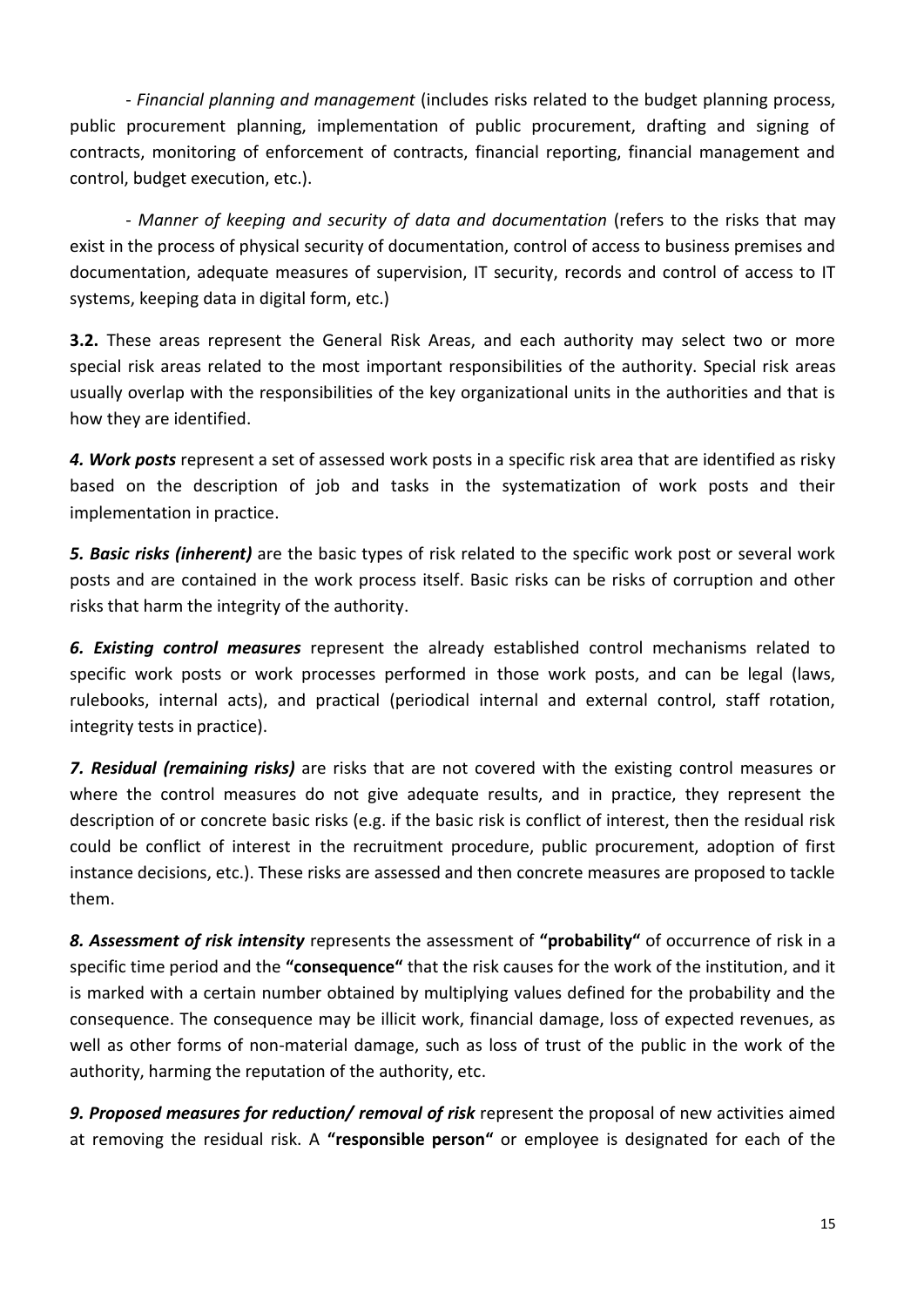proposed measures and is responsible for implementation of the proposed measure with a clearly defined **"deadline"** for its implementation.

10. Risk status is the assessment of change in residual risk intensity after the assessment of implementation of measures from the integrity plan and is marked with a relevant symbol  $(\leftrightarrow$  no change, ↑ increased risk, ↓reduced risk).

*11. Short description and assessment of implementation of measure* represents a short elaboration of the activities undertaken with the aim to implement the measure for risk removal and the assessment of implementation, which can be marked as implemented, partially implemented or not implemented.

**12.** This Instruction shall represent an integral part of the Rules for drafting and implementation of the integrity plans.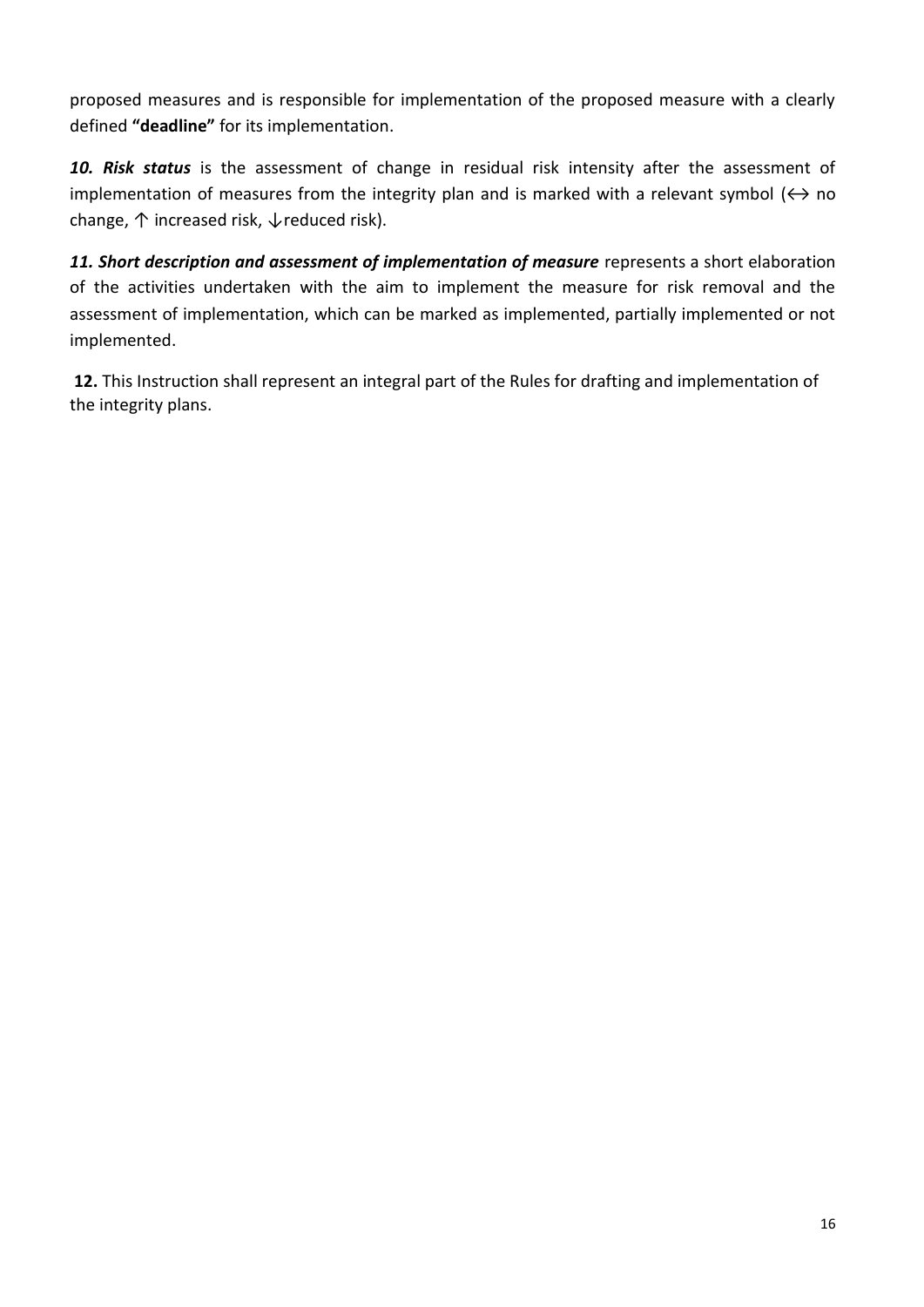### **METHODOLOGY FOR ASSESSMENT OF RISK INTENSITY**

## **LEGEND OF TERMS AND SYMBOLS**

Risk intensity is obtained by multiplying the probability and the consequence, using the risk matrix "probability (1-10) **x** consequence (1-10)" given in the figure below.

| (consequence x<br>probability) |          |                |                |   |   |   | <b>PROBABILITY</b> |                |      |   |    |  |
|--------------------------------|----------|----------------|----------------|---|---|---|--------------------|----------------|------|---|----|--|
| Risk intensity                 |          |                | low            |   |   |   | medium             |                | high |   |    |  |
|                                |          | $\overline{1}$ | $\overline{2}$ | 3 | 4 | 5 | 6                  | $\overline{7}$ | 8    | 9 | 10 |  |
|                                | minor    | $\overline{2}$ |                |   |   |   |                    |                |      |   |    |  |
|                                |          | 3              |                |   |   |   |                    |                |      |   |    |  |
|                                | moderate | $\overline{4}$ |                |   |   |   |                    |                |      |   |    |  |
| CONSEQUENCE                    |          | 5              |                |   |   |   |                    |                |      |   |    |  |
|                                |          | 6              |                |   |   |   |                    |                |      |   |    |  |
|                                |          | $\overline{7}$ |                |   |   |   |                    |                |      |   |    |  |
|                                |          | 8              |                |   |   |   |                    |                |      |   |    |  |
|                                | serious  | 9              |                |   |   |   |                    |                |      |   |    |  |
|                                |          | 10             |                |   |   |   |                    |                |      |   |    |  |

#### **Overall assessment of risk of corruption and other forms of violation of integrity**

/H High Intensity Risk – Corruption or other forms of violation of integrity are already present in this process or it is highly probable that they will occur

/M Medium Intensity Risk – Occurrence of corruption or other forms of violation of integrity in this process is possible, but this risk is managed with the control measures

/L Low Intensity Risk – There is a small probability of occurrence of corruption or other forms of violation of integrity in this process, due to the existing control measures

#### **Risk assessment:**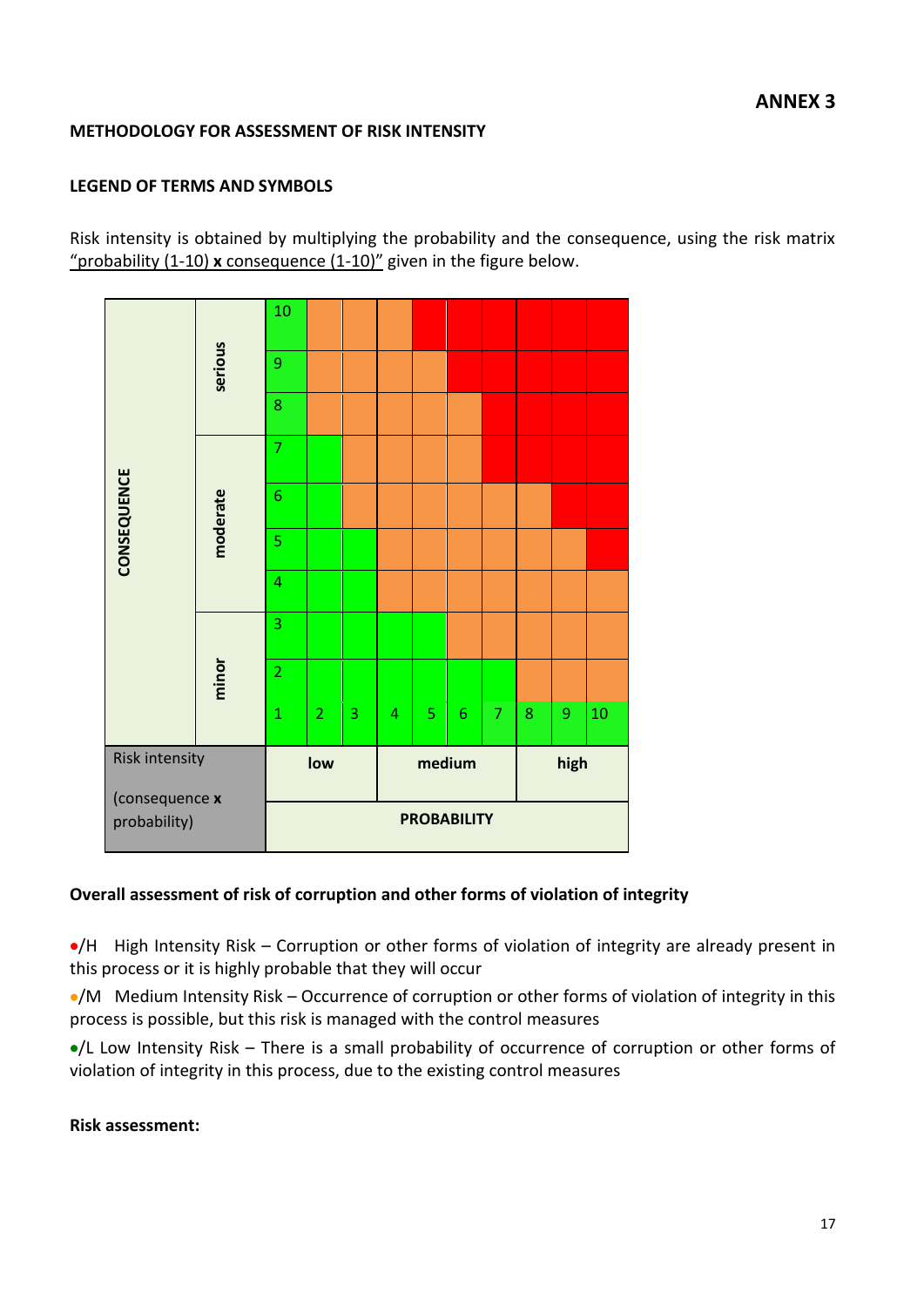Grades range from 1 to 100, and the grades from 1 to 15 represent "minimum probability" of occurrence of corruption or other forms violation of integrity with a "minor" consequence (**low intensity risk**), grades ranging from 16 to 48 represent "medium probability" of occurrence of corruption or other forms of violation of integrity with a "moderate" consequence (**medium intensity risk**), while grades ranging from 49 to 100 involve an "almost certain" occurrence of corruption or other forms of violation of integrity with a "very serious" consequence (**high intensity risk**).

#### **Status of risk since the previous control**

- **↔** No change
- **↑** Risk increase
- **↓** Risk reduction

#### **Date of control:**

#### **Controlled by:**

**\***Legend: **\*\***Legend:

| <b>Risk</b> | Low      | Medium    | High   |
|-------------|----------|-----------|--------|
| assessment  |          |           |        |
|             |          |           |        |
|             | $1 - 15$ | $16 - 48$ | 49-100 |
|             |          |           |        |

| Progress in | No                | <b>Risk</b> | <b>Risk</b> |
|-------------|-------------------|-------------|-------------|
| risk status | change            | increase    | reduction   |
| since the   |                   |             |             |
| previous    | $\leftrightarrow$ |             |             |
| control     |                   |             |             |
|             |                   |             |             |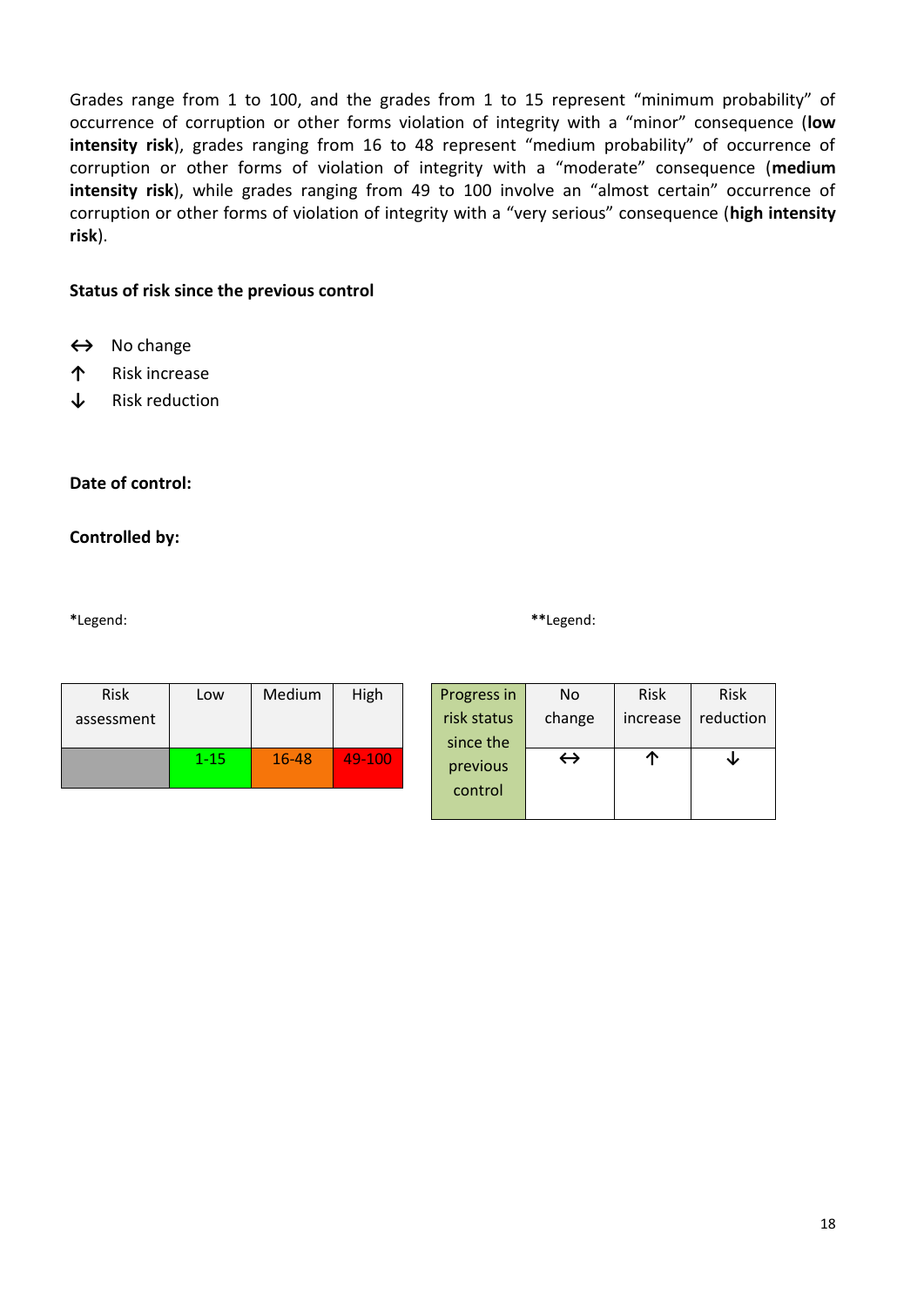**ANNEX 4**

NAME OF THE AUTHORITY

# **INTEGRITY PLAN**

**Podgorica, --------------------------2016**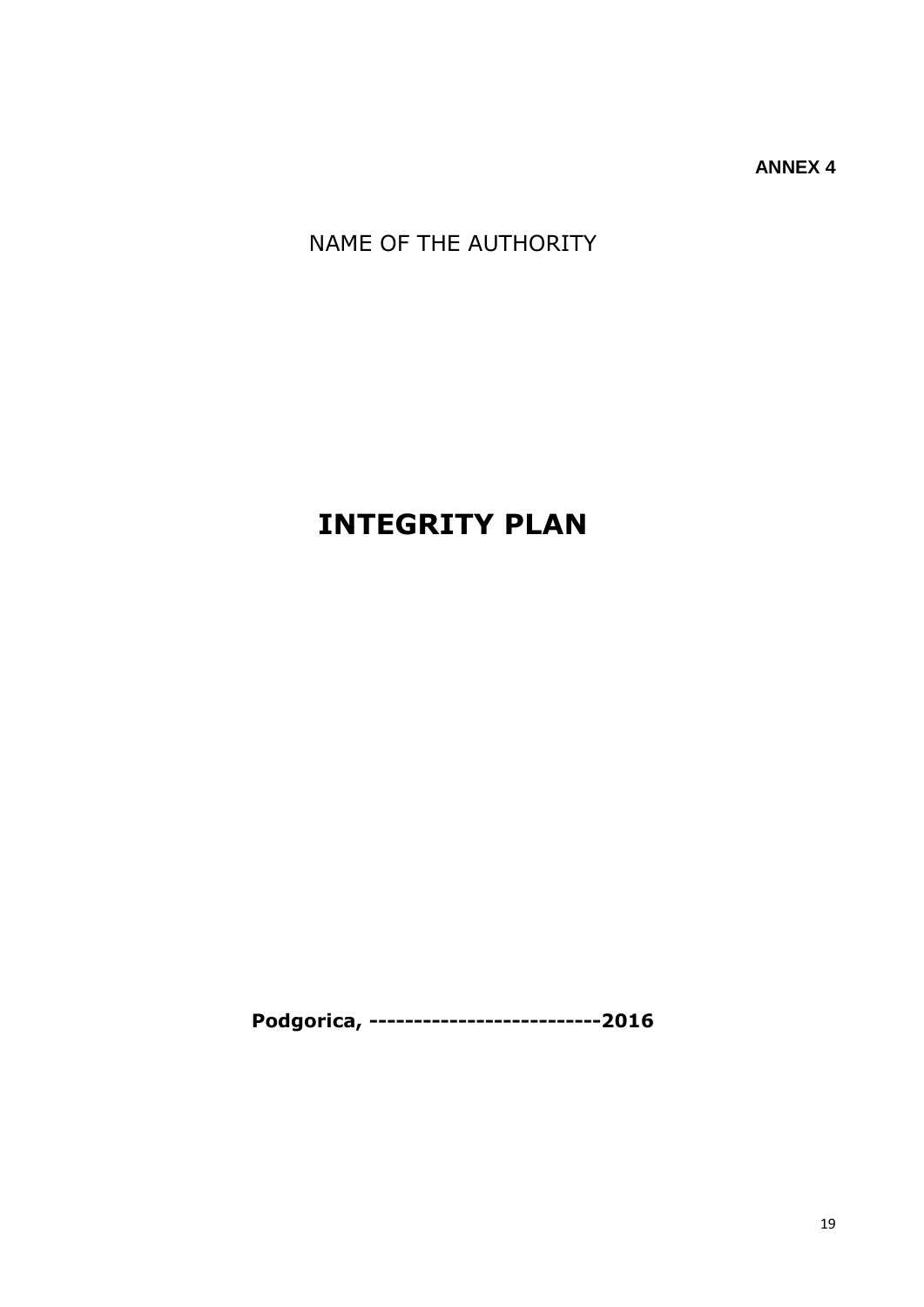# **INTRODUCTION:**

NAME OF THE AUTHORITY: ADDRESS: TELEPHONE: E-MAIL:

NAME AND TITLE OF THE RESPONSIBLE PERSON FOR DRAFTING AND IMPLEMENTATION OF THE INTEGRITY PLAN (INTEGRITY MANAGER:

DATE AND NUMBER OF DECISION ON APPOINTMENT OF THE INTEGRITY MANAGER:

DATE AND NUMBER OF DECISION ON APPOINTMENT OF MEMBERS OF THE WORKING GROUP FOR DEVELOPMENT OF THE INTEGRITY PLAN:

WORKING GROUP MEMBERS:

DATE OF COMMENCEMENT OF DEVELOPMENT: DATE OF END OF DEVELOPMENT: DATE OF ADOPTION OF THE INTEGRITY PLAN: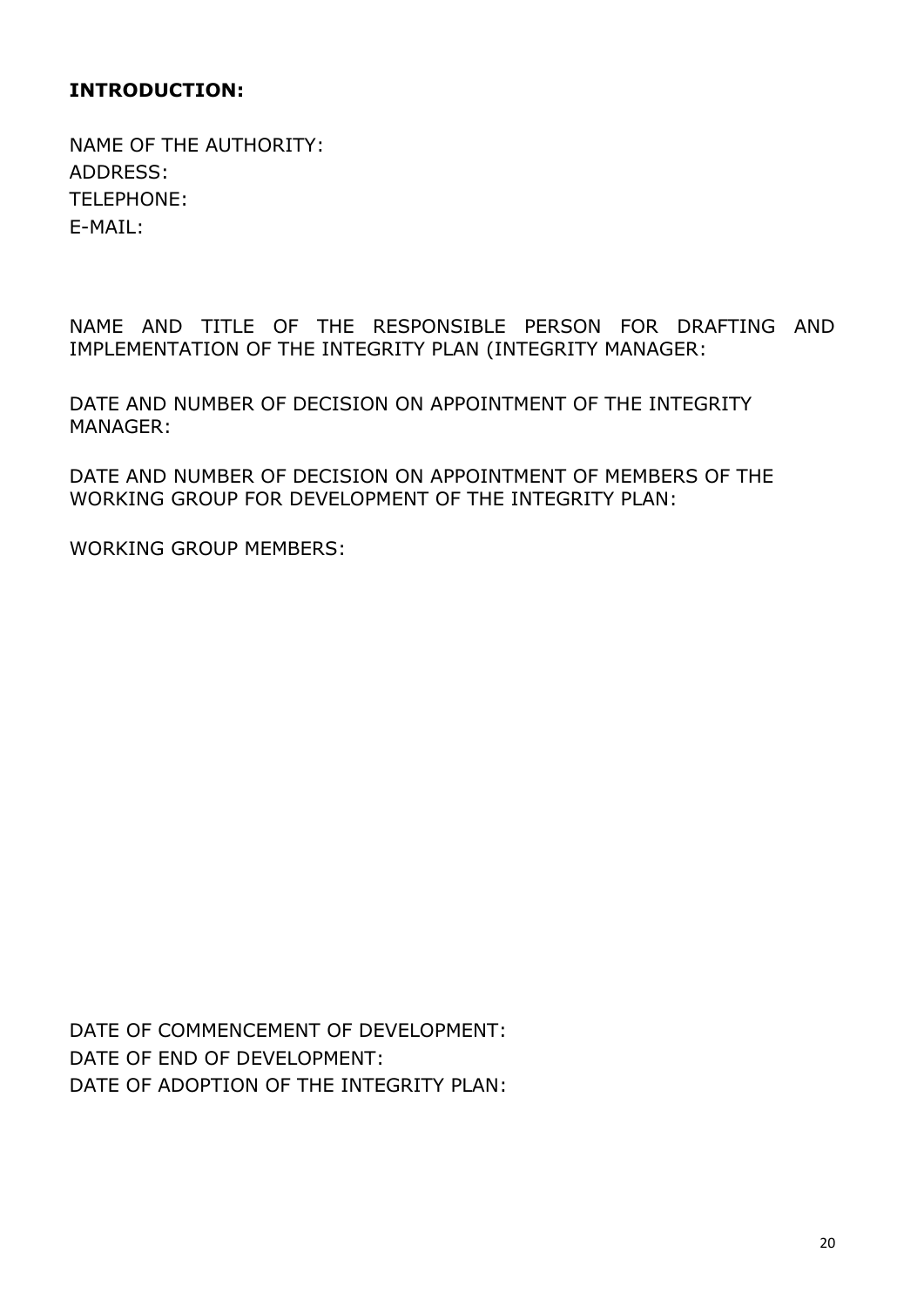## **CONTENTS:**

1. DECISION ON APPOINTMENT OF THE RESPONSIBLE PERSON FOR DEVELOPMENT AND IMPLEMENTATION OF THE INTEGRITY PLAN (INTEGRITY MANAGER)

2. DECISION ON APPOINTMENT OF WORKING GROUP MEMBERS FOR DEVELOPMENT AND IMPLEMENTATION OF THE INTEGRITY PLAN

3. PROGRAM OF DEVELOPMENT AND IMPLEMENTATION OF THE INTEGRITY PLAN

4. METHODOLOGY OF ASSESSMENT OF RISK INTENSITY

5. THE INTEGRITY PLAN FORM

6. DECISION ON ADOPTION AND COMING INTO EFFECT OF THE INTEGRITY PLAN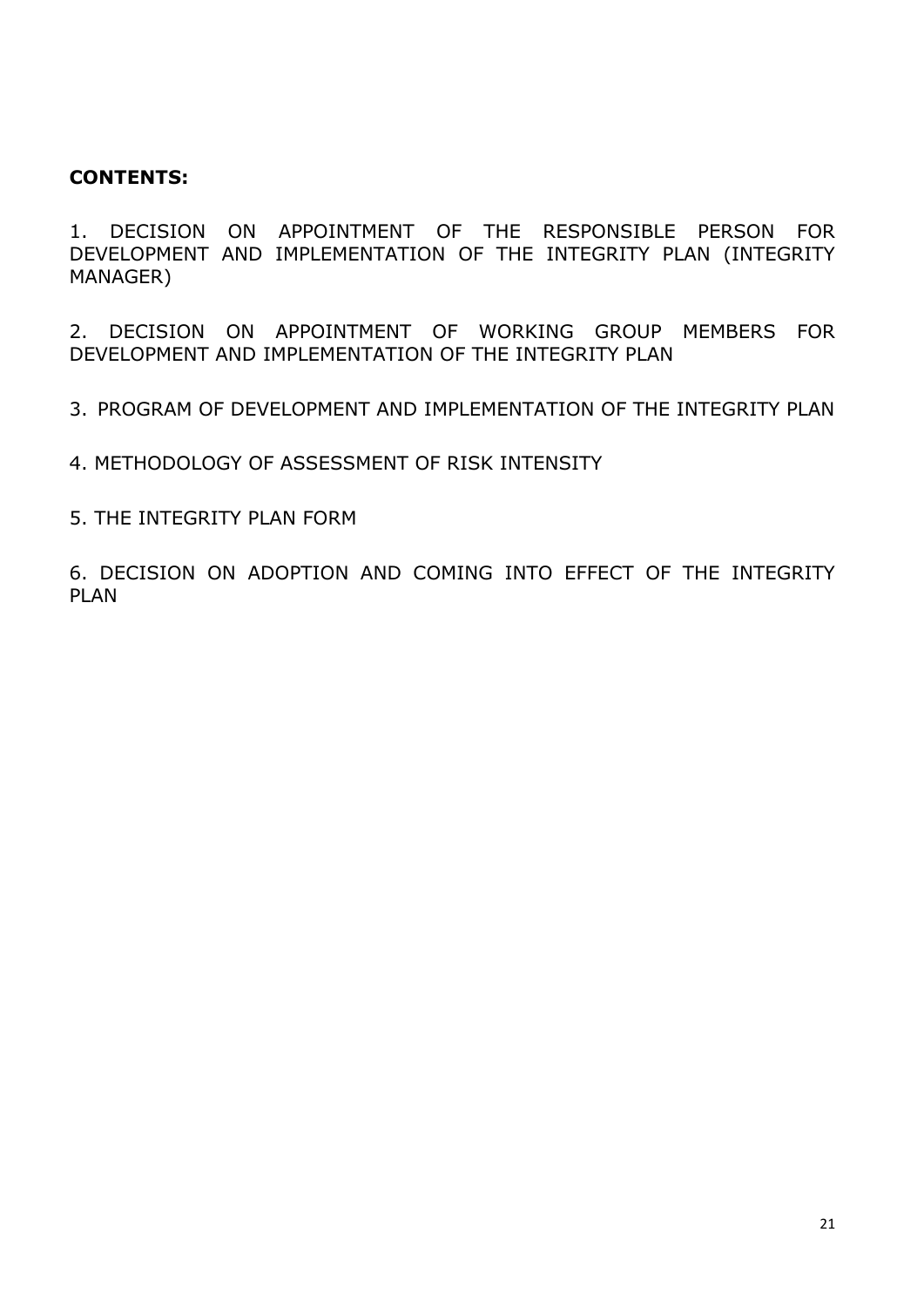## **1. DECISION ON APPOINTMENT OF THE RESPONSIBLE PERSON FOR DEVELOPMENT AND IMPLEMENTATION OF THE INTEGRITY PLAN**

Montenegro

Name of the authority

Ref. no.: 01-

Podgorica, ------------- 2016

Pursuant to Article 74 Paragraph 1 of the Law on Prevention of Corruption (Official Gazette of Montenegro no. 53/14), the head/responsible person in the authority hereby adopts the following

#### **DECISION**

## **on the designation of the responsible person for development and implementation of the integrity plan**

1) **---------------------------------**, graduate of the ----------------Faculty, with University degree, assigned to the work post with the title - ------------------, in the Sector for ----------------------------- shall be the responsible person for the development and implementation of the integrity plan (Integrity Manager).

2) The Integrity Manager shall particularly perform the task related to the following:

- Management of the working group for development of the integrity plan;
- Coordination and participation in the preparation of the program for development of the integrity plan;
- Coordination and participation in the collection and analysis of necessary documentation related to the operations of the authorities, which serves as a basis for risk assessment and development of the integrity plan;
- Supervision of implementation of measures to improve integrity;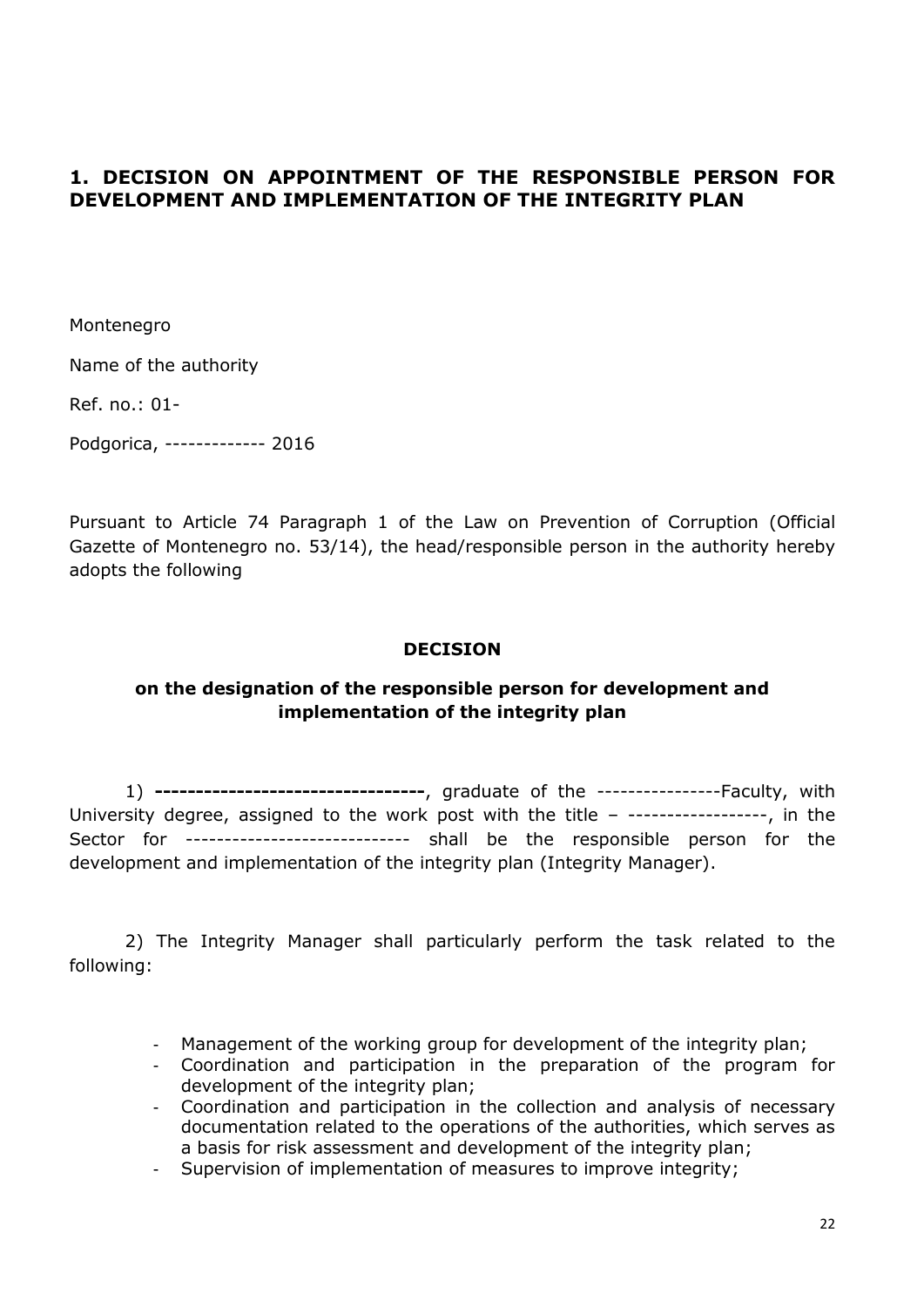- In cooperation with all organizational units, preparation of reports on implementation of the integrity plan.

3) Rights and responsibilities --------------------------------- referred to in Item 1 of the enacting terms of this Decision shall start running as of................ (date).

## **Explanatory note**

The Law on Prevention of Corruption (Official Gazette of Montenegro no. 53/14) introduces the obligation of all authorities to adopt integrity plans, in accordance with the Rules for development and implementation of the integrity plan. In this respect, and pursuant to Article 74, Paragraph 1 of this Law, it is stipulated that the head or the responsible person in the authority shall adopt the decision on the appointment of the Integrity Manager that is responsible for development and implementation of the integrity plan.

Based on the aforementioned it was decided as stipulated in the enacting terms of this Decision.

**LEGAL ADVICE:** An appeal may be lodged against this Decision to the responsible Appeals Commission within 8 days from the date of receipt of the Decision.

## **HEAD/RESPONSIBLE PERSON IN THE AUTHORITY**

DELIVERED TO:

- the appointed person
- file
- a/a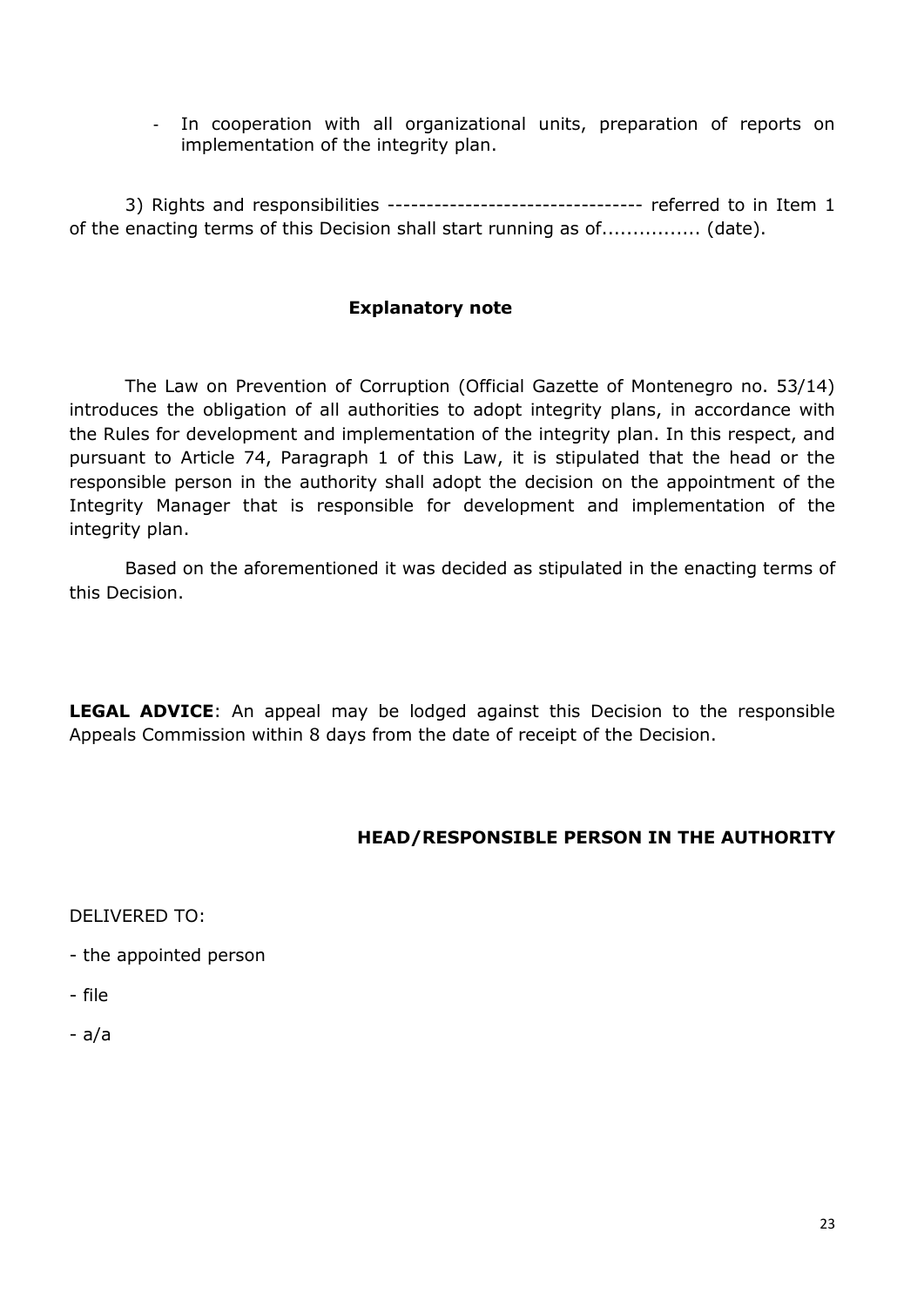## **2. DECISION ON ESTABLISHMENT OF THE WORKING GROUP FOR PREPARATION AND DEVELOPMENT OF THE INTEGRITY PLAN**

Montenegro

Name of the authority

Ref. no.: 01-

Podgorica, ------------- 2016

On the basis of Article ---------------------------- the head/responsible person in the authority hereby adopts the following

## **DECISION**

## **On the establishment of the working group for preparation and development of the integrity plan**

1) The working group for preparation and development of the integrity plan is established, with the following composition:

- -
- -
- 
- -
- -
- 
- -
- -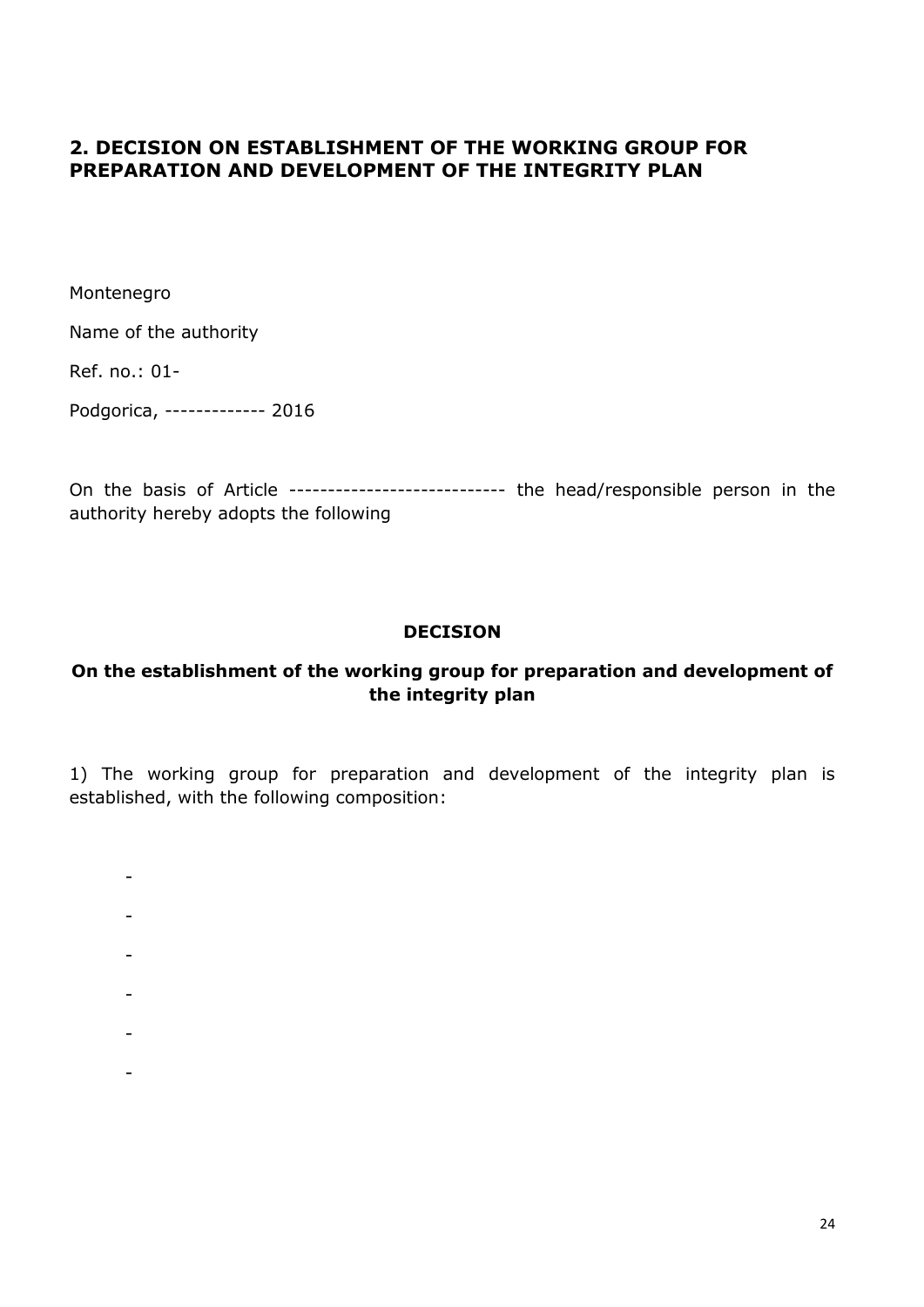#### **Explanatory note**

Task of the working group is to prepare a program for development of the integrity plan, to collect and analyze the necessary documentation related to the operations of the authorities, which serves as a basis for risk assessment and development of the integrity plan, to inform the employees about the need to adopt the integrity plan and to submit the proposal of the integrity plan to the head/ responsible person in the authority for adoption by \_\_\_\_\_\_\_\_\_\_\_\_ 2016.

The working group shall receive remuneration for work.

Based on the aforementioned it was decided as stipulated in the enacting terms of this Decision.

**LEGAL ADVICE**: An appeal may be lodged against this Decision to the responsible Appeals Commission within 8 days from the date of receipt of the Decision.

## **HEAD/RESPONSIBLE PERSON IN THE AUTHORITY**

DELIVERED TO:

- the recipient
- file
- a/a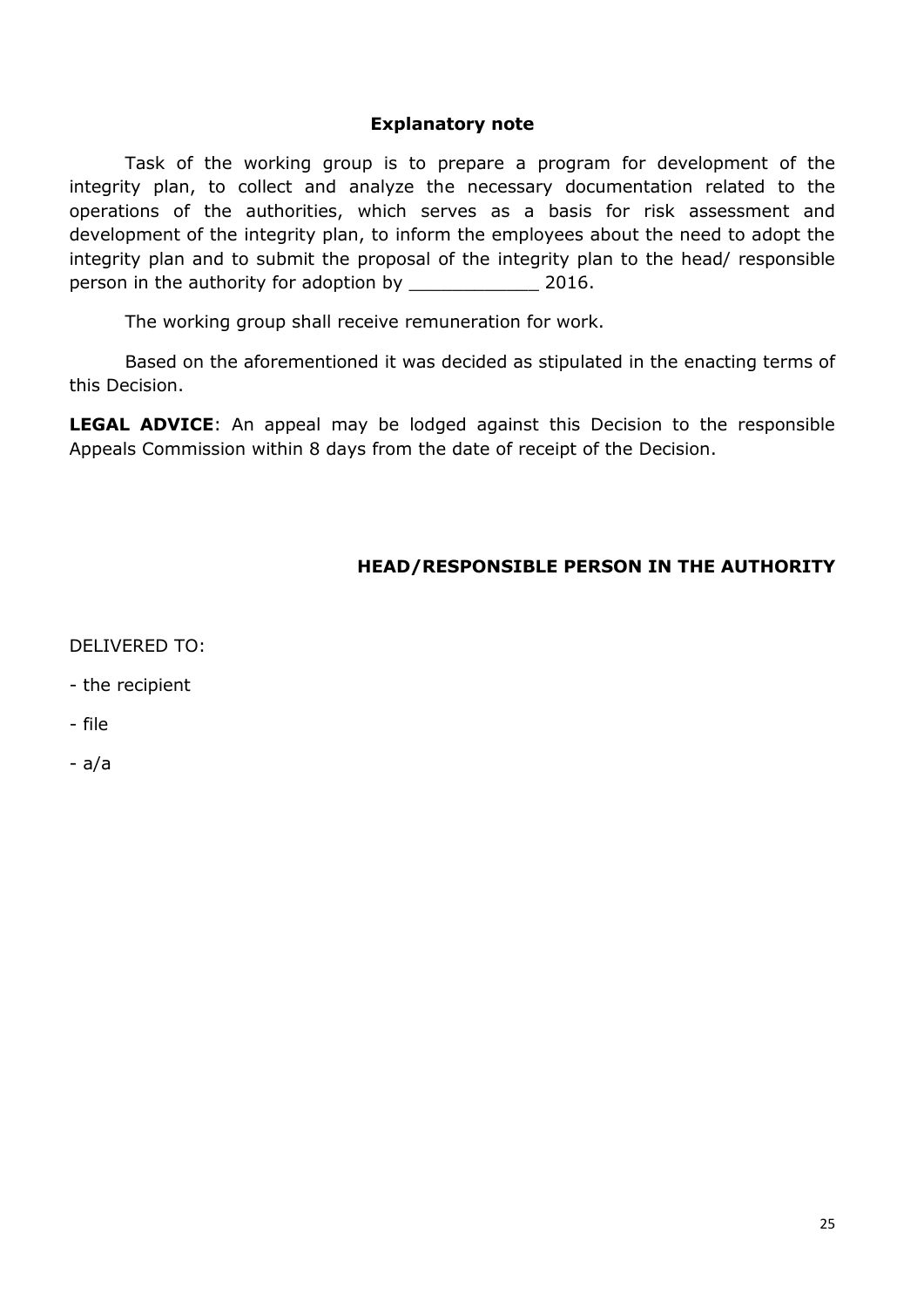# **3. PROGRAM FOR THE DEVELOPMENT OF THE INTEGRITY PLAN**

AUTHORITY:

RESPONSIBLE PERSON:

MEMBERS OF THE WORKING GROUP:

DATE OF ADOPTION OF THE DECISION:

DATE OF COMMENCEMENT OF DEVELOPMENT:

## **PHASE 1**

ESTABLISHMENT OF THE WORKING GROUP AND COLLECTION OF INFORMATION DATE:

1. PREPARATORY PHASE The Head adopts the decision on appointment of the working group (the Head)

No later than by:

2. Working group collects the necessary documentation, information from employees and prepares the program for development of the integrity plan (Working group)

No later than by:

3. Informing the employees about the need to adopt the integrity plan (Working group and the Head)

No later than:

PHASE 2 IDENTIFICATION OF EXISTING MEASURES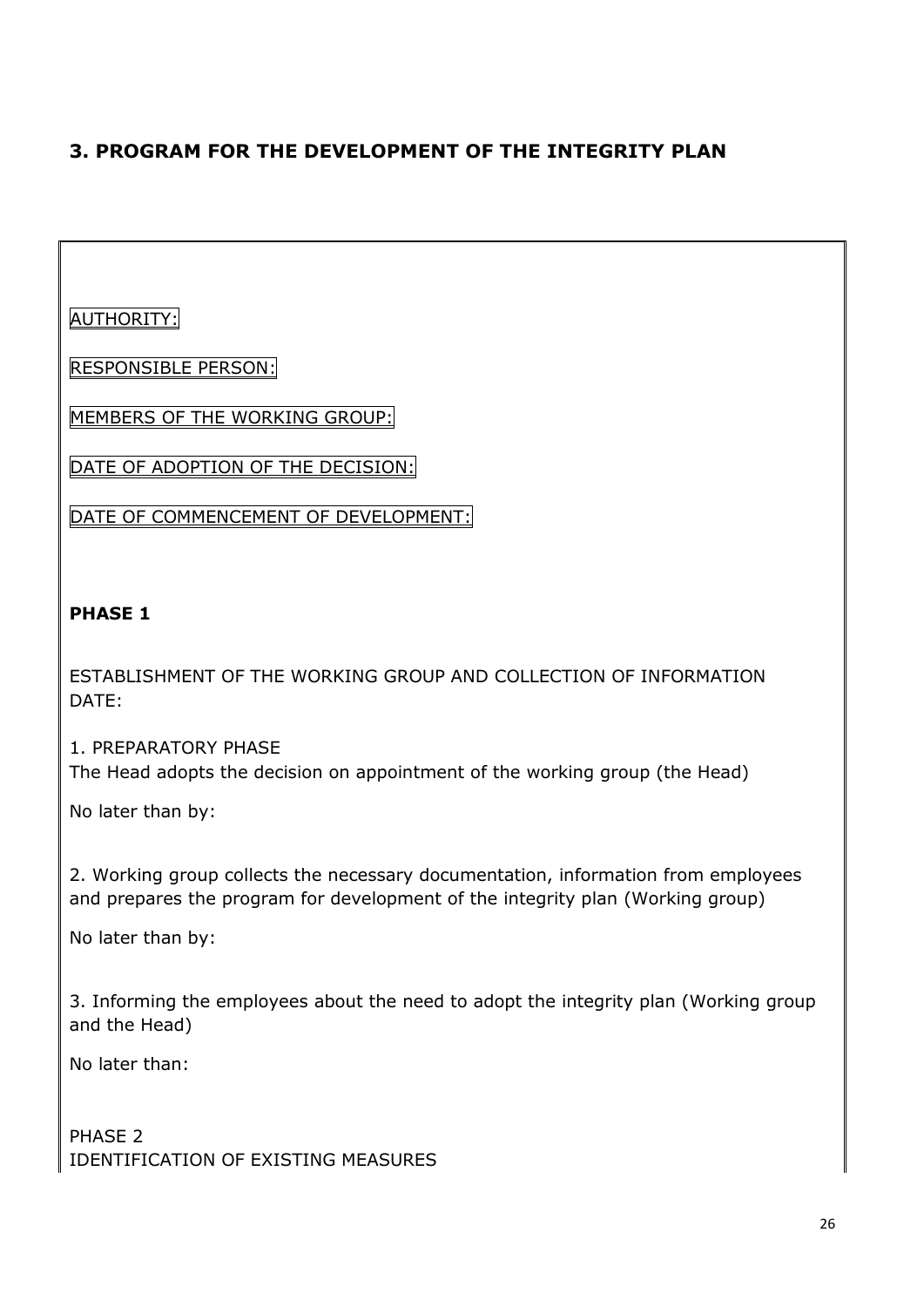DATE:

ASSESSMENT OF THE CURRENT SITUATION AND IDENTIFICATION OF RISK FACTORS

1. Interviews with employees

2. Filling out of the anonymous questionnaire via Internet (Working group)

3. Assessment of exposure to risks and discussion with employees (Working group) No later than by:

PHASE 3 PLAN OF MEASURES TO INCREASE THE LEVEL OF INTEGRITY DATE:

1. Informing the employees about risks of violation of integrity, assessment of exposure and plan of measures for improvement of integrity (the Head)

2. Filling out of the PI form and preparation of the final report (Working group)

3. Adoption of the developed integrity plan, together with improvement measures (the Head)

4. Development of the integrity plan of the institution finalized no later than by: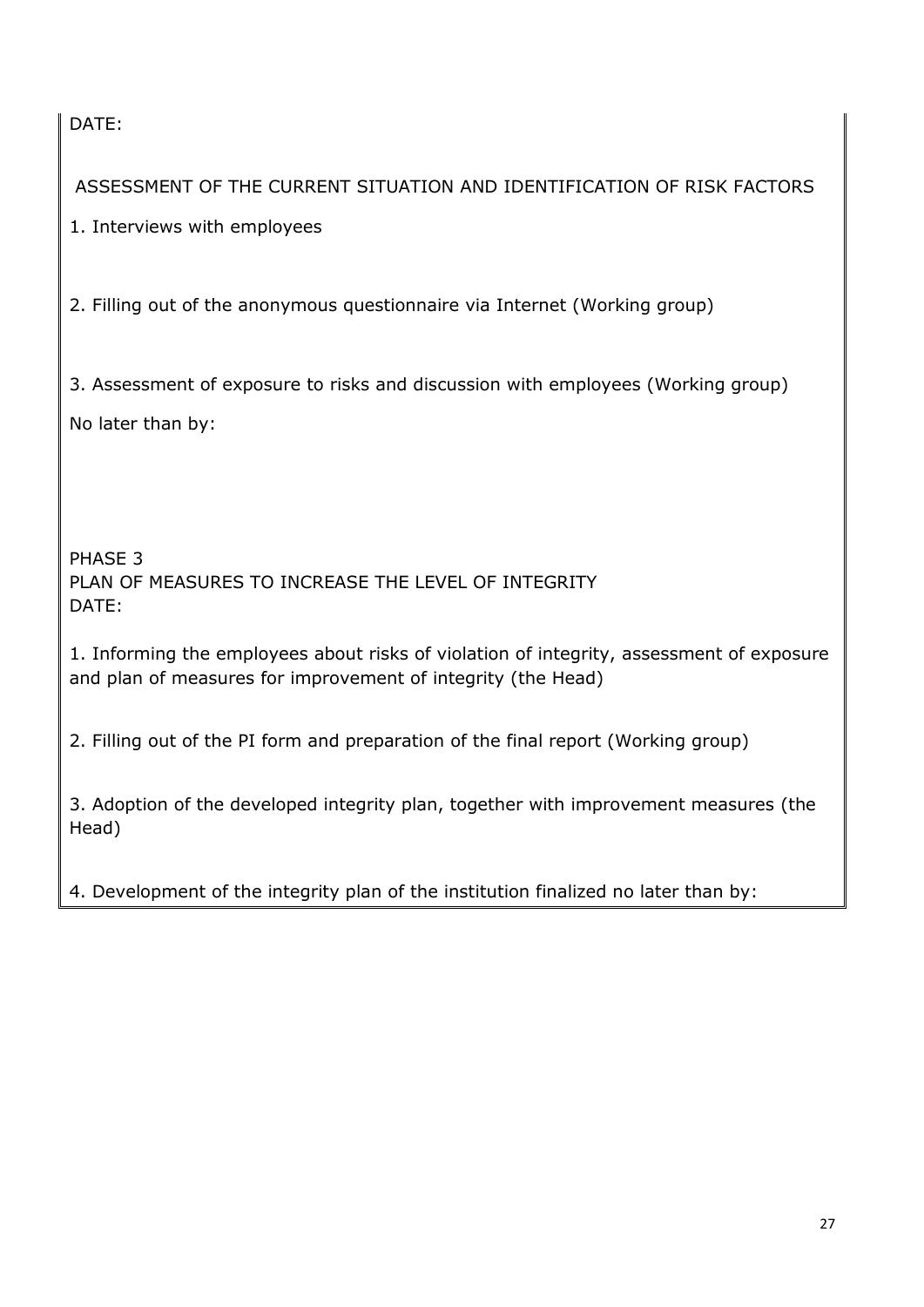# **4. METHODOLOGY FOR ASSESSMENT OF RISK INTENSITY**

#### **LEGEND OF TERMS AND SYMBOLS**

Risk intensity is obtained by multiplying the probability and the consequence, using the risk matrix "probability (1-10) **x** consequence (1-10)" given in the figure below.

| probability)                     |          |                |                |   |                |        | <b>PROBABILITY</b> |                |   |                  |    |
|----------------------------------|----------|----------------|----------------|---|----------------|--------|--------------------|----------------|---|------------------|----|
| Risk intensity<br>(consequence x |          |                | low            |   |                | medium |                    |                |   | high             |    |
|                                  |          | $\overline{1}$ | $\overline{2}$ | 3 | $\overline{4}$ | 5      | $\sqrt{6}$         | $\overline{7}$ | 8 | $\boldsymbol{9}$ | 10 |
|                                  | minor    | $\overline{2}$ |                |   |                |        |                    |                |   |                  |    |
|                                  |          | 3              |                |   |                |        |                    |                |   |                  |    |
|                                  | moderate | 4              |                |   |                |        |                    |                |   |                  |    |
| CONSEQUENCE                      |          | 5              |                |   |                |        |                    |                |   |                  |    |
|                                  |          | 6              |                |   |                |        |                    |                |   |                  |    |
|                                  |          | $\overline{7}$ |                |   |                |        |                    |                |   |                  |    |
|                                  |          | 8              |                |   |                |        |                    |                |   |                  |    |
|                                  | serious  | 9              |                |   |                |        |                    |                |   |                  |    |
|                                  |          | 10             |                |   |                |        |                    |                |   |                  |    |

## **Overall assessment of risk of corruption and other forms of violation of integrity**

/H High Intensity Risk – Corruption or other forms of violation of integrity are already present in this process or it is highly probable that they will occur

•/M Medium Intensity Risk – Occurrence of corruption or other forms of violation of integrity in this process is possible, but this risk is managed with the control measures

/L Low Intensity Risk – There is a small probability of occurrence of corruption or other forms of violation of integrity in this process, due to the existing control measures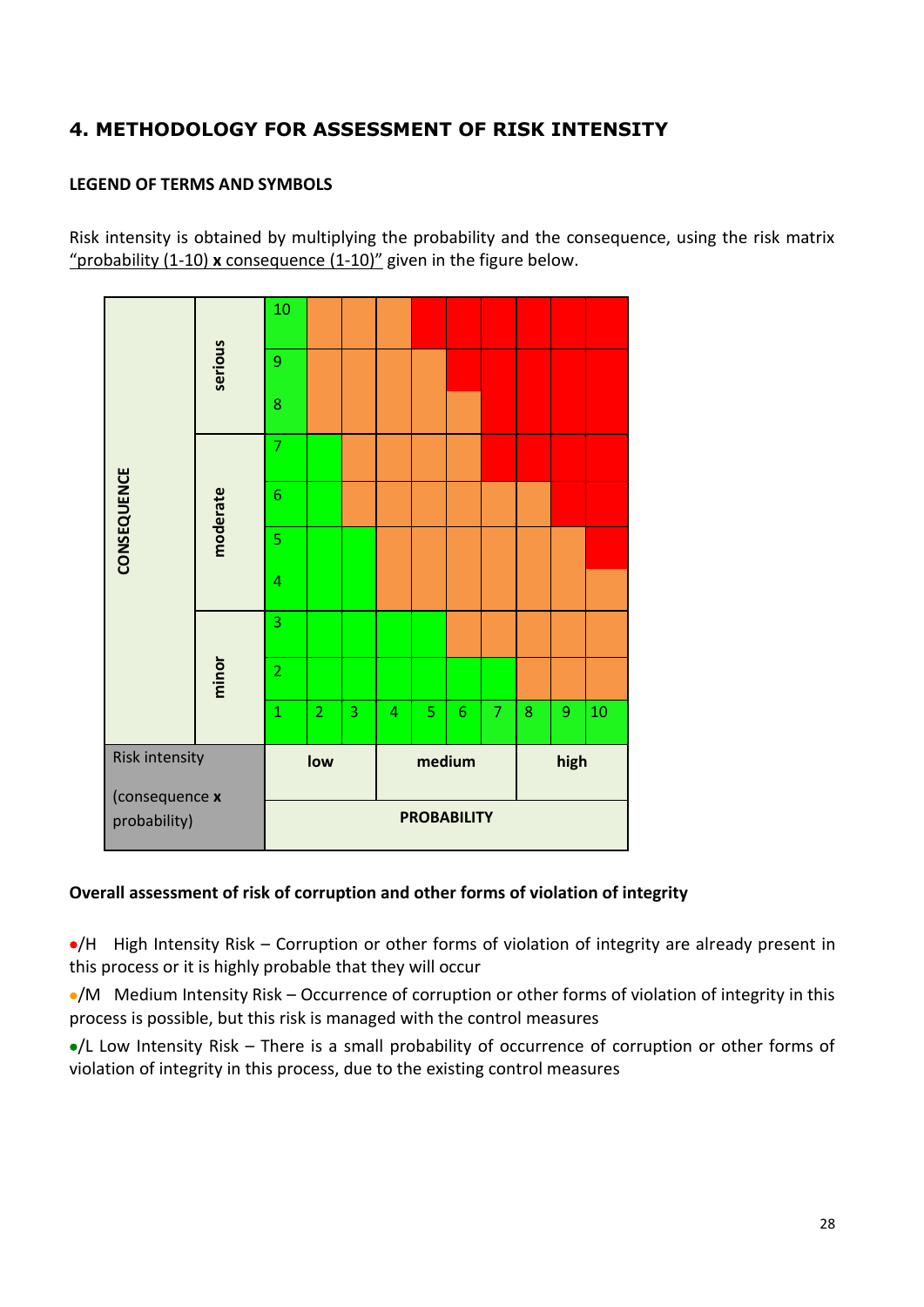#### **Risk assessment:**

Grades range from 1 to 100, and the grades from 1 to 15 represent "minimum probability" of occurrence of corruption or other forms violation of integrity with a "minor" consequence (**low intensity risk**), grades ranging from 16 to 48 represent "medium probability" of occurrence of corruption or other forms of violation of integrity with a "moderate" consequence (**medium intensity risk**), while grades ranging from 49 to 100 involve an "almost certain" occurrence of corruption or other forms of violation of integrity with a "very serious" consequence (**high intensity risk**).

#### **Status of risk since the previous control**

- **↔** No change
- **↑** Risk increase
- **↓** Risk reduction

#### **Date of control:**

#### **Controlled by:**

**\***Legend: **\*\***Legend:

| <b>Risk</b><br>assessment | Low      | Medium | High   |  |
|---------------------------|----------|--------|--------|--|
|                           | $1 - 15$ | 16-48  | 49-100 |  |

| Progress in | No                | <b>Risk</b> | <b>Risk</b> |
|-------------|-------------------|-------------|-------------|
| risk status | change            | increase    | reduction   |
| since the   |                   |             |             |
| previous    | $\leftrightarrow$ |             |             |
| control     |                   |             |             |
|             |                   |             |             |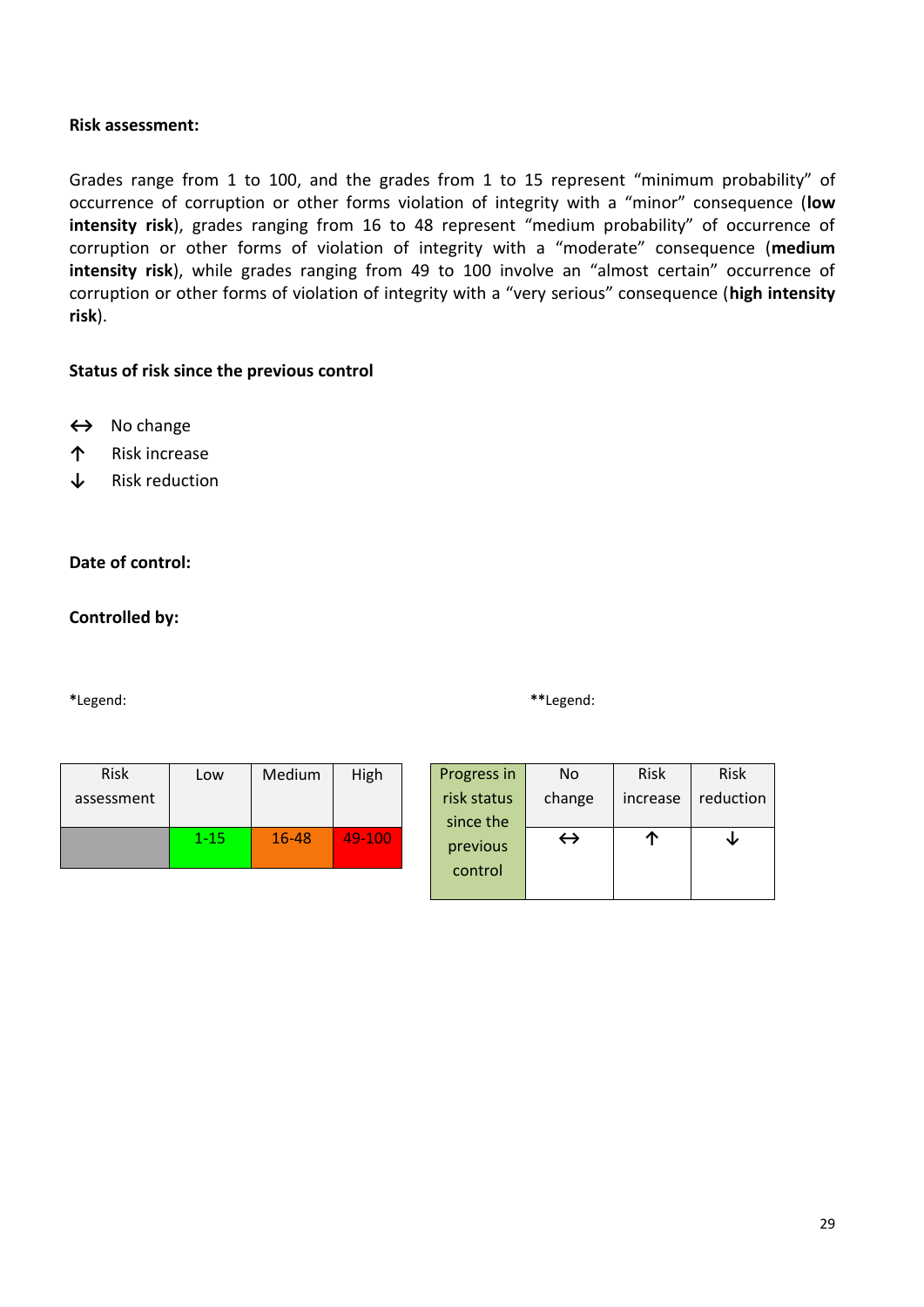# **5. THE INTEGRITY PLAN FORM**

|                                                                       | <b>RISK INVENTORY</b> |                    |                                     | <b>REACTION TO RISK</b><br>RISK ASSESSMENT AND MEASUREMENT |  |                                 |  | <b>OVERVIEW AND</b><br><b>REPORTING ON RISKS</b>        |                              |              |  |                                                                               |
|-----------------------------------------------------------------------|-----------------------|--------------------|-------------------------------------|------------------------------------------------------------|--|---------------------------------|--|---------------------------------------------------------|------------------------------|--------------|--|-------------------------------------------------------------------------------|
| <b>Risk area</b>                                                      | <b>Work posts</b>     | <b>Basic risks</b> | <b>Existing control</b><br>measures | <b>Residual risks</b>                                      |  | Probab. Consequences Assessment |  | Proposed measures for<br>reduction/ eradication of risk | <b>Responsible</b><br>person | Deadline St. |  | <b>Short description</b><br>and assessment of<br>implementation of<br>measure |
| 1. Management<br>and governance                                       |                       |                    |                                     |                                                            |  |                                 |  |                                                         |                              |              |  |                                                                               |
|                                                                       |                       |                    |                                     |                                                            |  |                                 |  |                                                         |                              |              |  |                                                                               |
| $ 2.$ HR policy,<br>§ethical and<br>professional<br>behavior of staff |                       |                    |                                     |                                                            |  |                                 |  |                                                         |                              |              |  |                                                                               |
| 3. Financial<br>planning and<br>management                            |                       |                    |                                     |                                                            |  |                                 |  |                                                         |                              |              |  |                                                                               |
|                                                                       |                       |                    |                                     |                                                            |  |                                 |  |                                                         |                              |              |  |                                                                               |
| 4. Data keeping<br>and security of<br>data and<br>documents           |                       |                    |                                     |                                                            |  |                                 |  |                                                         |                              |              |  |                                                                               |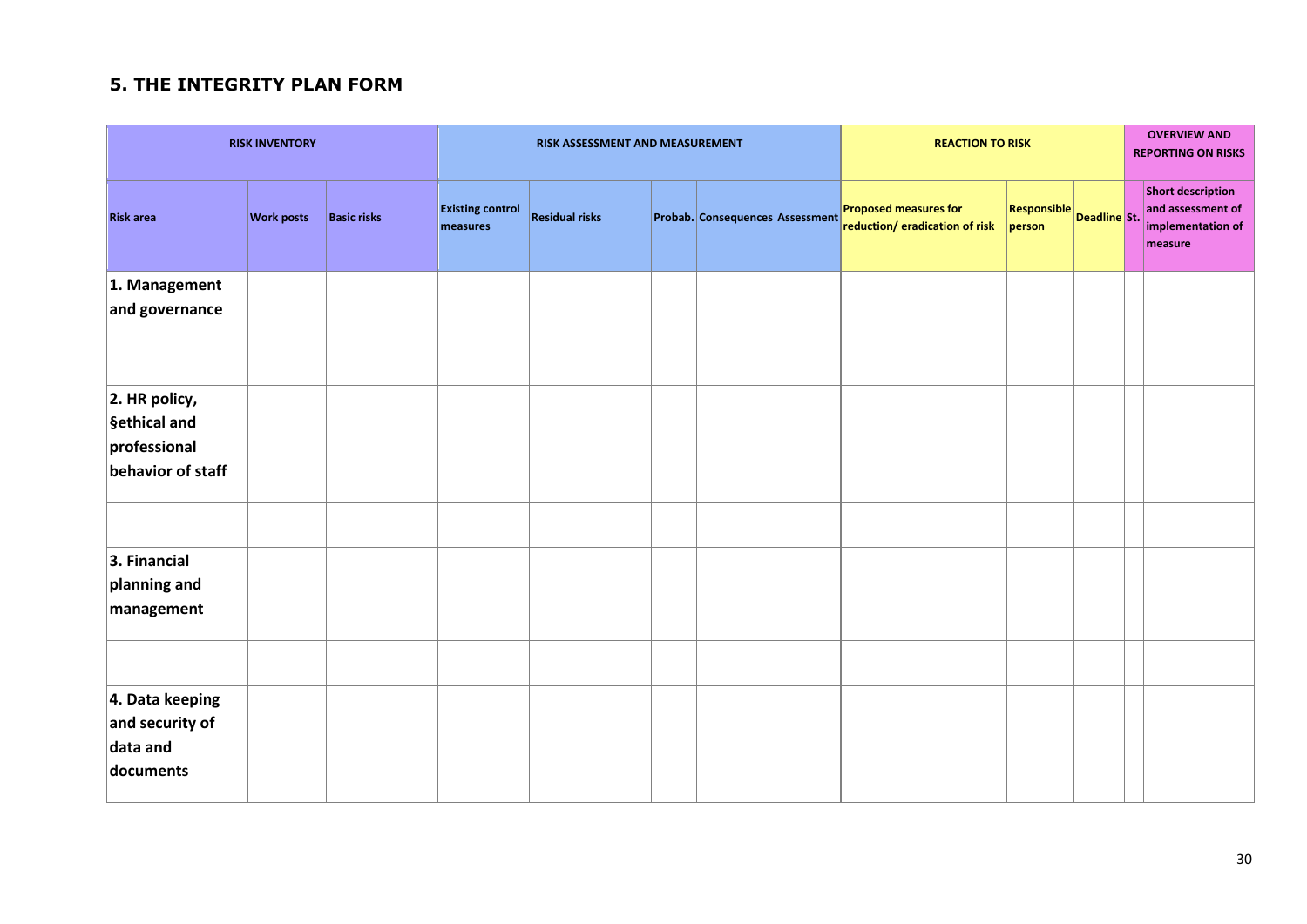| <b>Special risk areas</b> |                   |                    |                                     |                       |  |                                 |  |                                                                |                                       |  |  |                                                                        |
|---------------------------|-------------------|--------------------|-------------------------------------|-----------------------|--|---------------------------------|--|----------------------------------------------------------------|---------------------------------------|--|--|------------------------------------------------------------------------|
| <b>Risk area</b>          | <b>Work posts</b> | <b>Basic risks</b> | <b>Existing control</b><br>measures | <b>Residual risks</b> |  | Probab. Consequences Assessment |  | <b>Proposed measures for</b><br>reduction/ eradication of risk | $R$ esponsible Deadline St.<br>person |  |  | Short description<br>and assessment of<br>implementation of<br>measure |
| 5.                        |                   |                    |                                     |                       |  |                                 |  |                                                                |                                       |  |  |                                                                        |
|                           |                   |                    |                                     |                       |  |                                 |  |                                                                |                                       |  |  |                                                                        |
| 6.                        |                   |                    |                                     |                       |  |                                 |  |                                                                |                                       |  |  |                                                                        |
|                           |                   |                    |                                     |                       |  |                                 |  |                                                                |                                       |  |  |                                                                        |
| 7.                        |                   |                    |                                     |                       |  |                                 |  |                                                                |                                       |  |  |                                                                        |
|                           |                   |                    |                                     |                       |  |                                 |  |                                                                |                                       |  |  |                                                                        |
|                           |                   |                    |                                     |                       |  |                                 |  |                                                                |                                       |  |  |                                                                        |
|                           |                   |                    |                                     |                       |  |                                 |  |                                                                |                                       |  |  |                                                                        |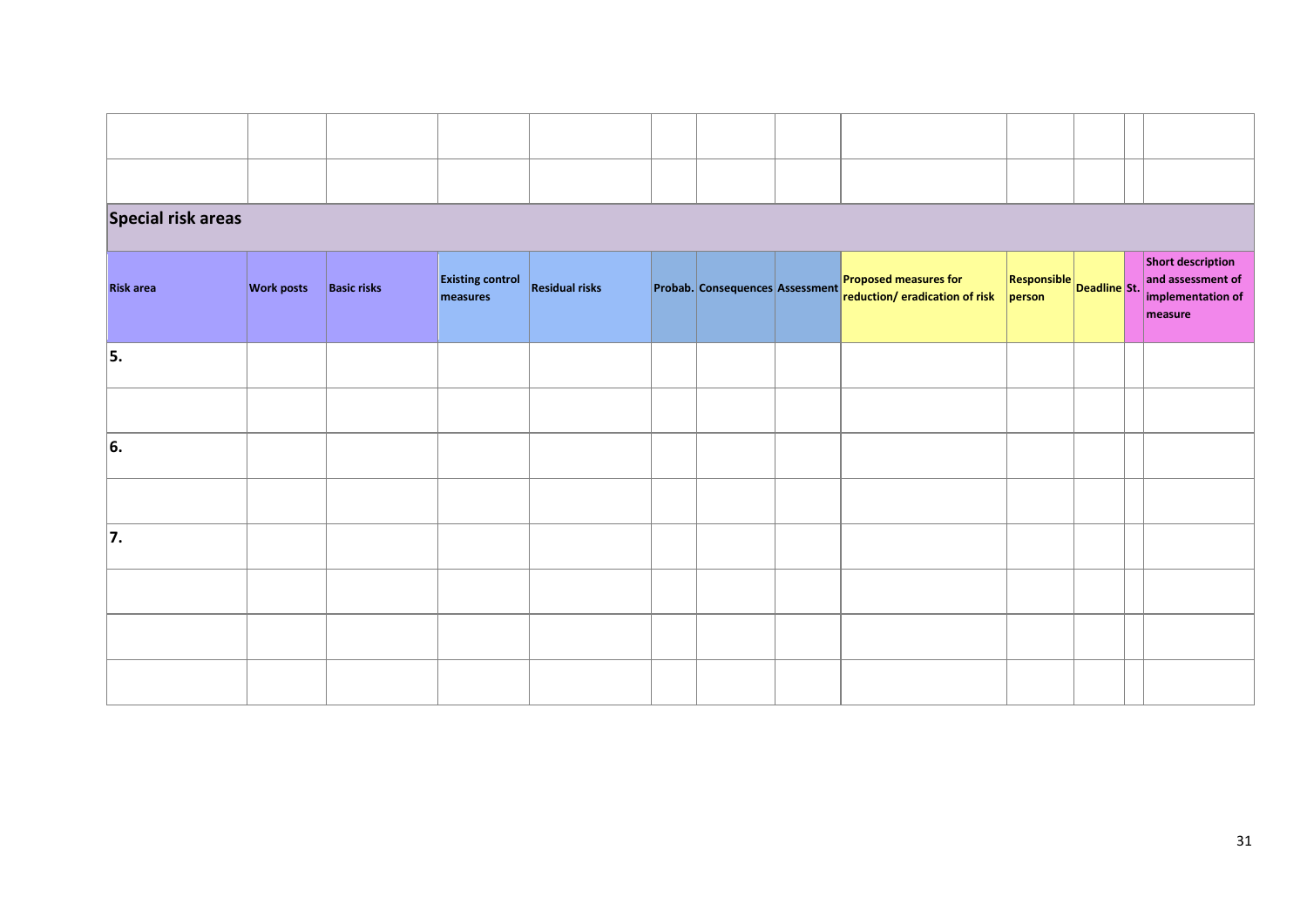## **6. DECISION ON ADOPTION AND COMING INTO EFFECT OF THE INTEGRITY PLAN**

Montenegro

Name of the authority

Ref.no: 01-

Podgorica, ------------- 2016

Pursuant to Article 71 Paragraph 1 of the Law on Prevention of Corruption (Official Gazette of Montenegro no. 53/14), the head/responsible person in the authority hereby adopts the following

#### **DECISION**

1) The Integrity Plan of (name of the authority) is hereby adopted and comes into effect.

2) The Integrity Manager is obliged to submit the written report on implementation of measures contained in the Integrity Plan minimum once a year.

3) All employees in the authority are obliged to provide, at the request of the Integrity Manager, all the necessary information and documents necessary for efficient implementation of the Integrity Plan.

#### **Explanatory note**

The Law on Prevention of Corruption (Official Gazette of Montenegro no. 53/14) introduces the obligation of all authorities to adopt integrity plans, in accordance with the Rules for development and implementation of the integrity plan, adopted by the Agency for Prevention of Corruption. In this respect, based on the Decision no. \_\_\_\_\_, the working group was established to prepare and develop the integrity plan, which worked continuously from  $\qquad \qquad$  to  $\qquad \qquad$  and prepared and submitted to the Head or Responsible Person in the Authority the proposal of the Integrity Plan for approval and adoption, which was fully adopted.

Based on the aforementioned it was decided as stipulated in the enacting terms of this Decision.

This Decision comes into effect on the date of its adoption.